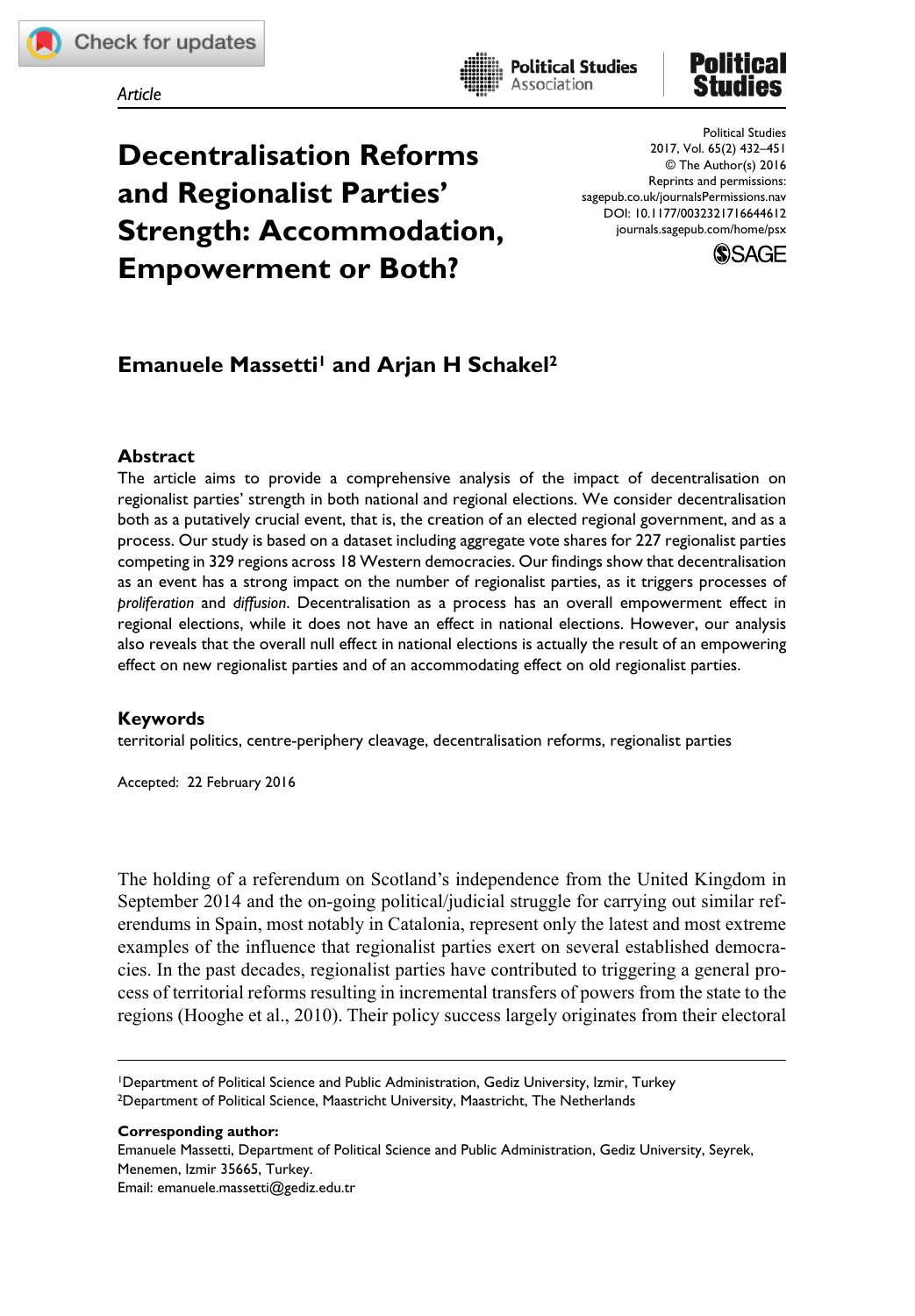success (De Winter, 1998: 238–239), which in turn allows them to put pressure on statewide parties in multiple ways: posing an electoral threat to one (or more) of them, being voted into office at regional level and using the regional institutions to negotiate with the central institutions, or even becoming relevant parties in the national parliament (Alonso, 2012; Field, 2015; Meguid, 2008; Toubeau and Massetti, 2013). It should not come as a surprise, therefore, if the literature on regionalist parties has mainly focused on the sources of their electoral success (Goldin, 2001; Sorens, 2005, 2004; Tronconi, 2006). This scholarship has confirmed the importance of historical-sociological variables that had already been pointed out in earlier studies (Rokkan and Urwin, 1983). Yet stark disagreement remains on the effect of some institutional factors and, primarily, on the effect of the decentralisation reforms.

We want to contribute to this scholarship by addressing a still open controversy on the explanatory value of two alternative theses. On the one hand, some scholars have proposed what we label the 'accommodation thesis', which sees decentralisation as a strategy adopted by state-wide parties in order to appease regionalist parties and deprive them of their *raison d'être*, thus undermining their electoral strength (De Winter, 2006; Levi and Hechter, 1985; Rudolph and Thompson, 1985). On the other hand, other scholars have proposed what we label the 'empowerment thesis' which sees decentralisation as providing a more favourable institutional environment in which regionalist parties can flourish (Brancati, 2008). Adding to the controversy, some scholars have recently suggested that decentralisation does not strengthen (nor weaken) regionalist parties (Lublin, 2012), while others have proposed that the effect of decentralisation on individual regionalist parties depends on their centre-periphery ideological radicalism and on whether regional or national elections are considered (Massetti and Schakel, 2013). These contrasting findings, and the fact that these studies employ a variety of research designs – for example, a focus on individual parties or aggregate electoral scores, many or few countries, national or regional elections – suggest that decentralisation can have a complex and multifold effect. Hence, the main challenge of this article lies in identifying the scope conditions which lead empowerment or accommodation to prevail within the remit of Western democracies.

We argue that these contrasting findings can be reconciled by conceptualising decentralisation both as an event – that is, the establishment of an elected regional tier of government – and as a process – that is, all transfers of powers from the centre to regions that might precede and, most commonly, follow the establishment of elected regional governments. We hypothesise that the establishment of a regional electoral arena accommodates pre-existing ('before') regionalist parties but, at the same time, provides opportunities for political entrepreneurs to establish new ('after') regionalist parties. Whether this process leads to larger aggregate/total vote share for regionalist parties depends on (1) the effects of further decentralisation reforms on 'before' and 'after' parties and (2) whether 'after' parties are 'original' (genuinely new) or are break-ups from 'before' parties. We expect that further decentralisation reforms (i.e. decentralisation as a process) strengthen 'after' parties – starting from regional elections and using the regional electoral arena as a 'springboard' into the national electoral arena (Brancati, 2008). However, empowerment may be offset by electoral losses for 'before' parties to the extent that 'after' parties are 'splinters' – that is, their leaders, members and voters come from the ('before') party of origin. By classifying parties according to their relative birthday and origin, we are able to provide a more exhaustive evaluation of the causal mechanisms between decentralisation reforms and total electoral strength for regionalist parties.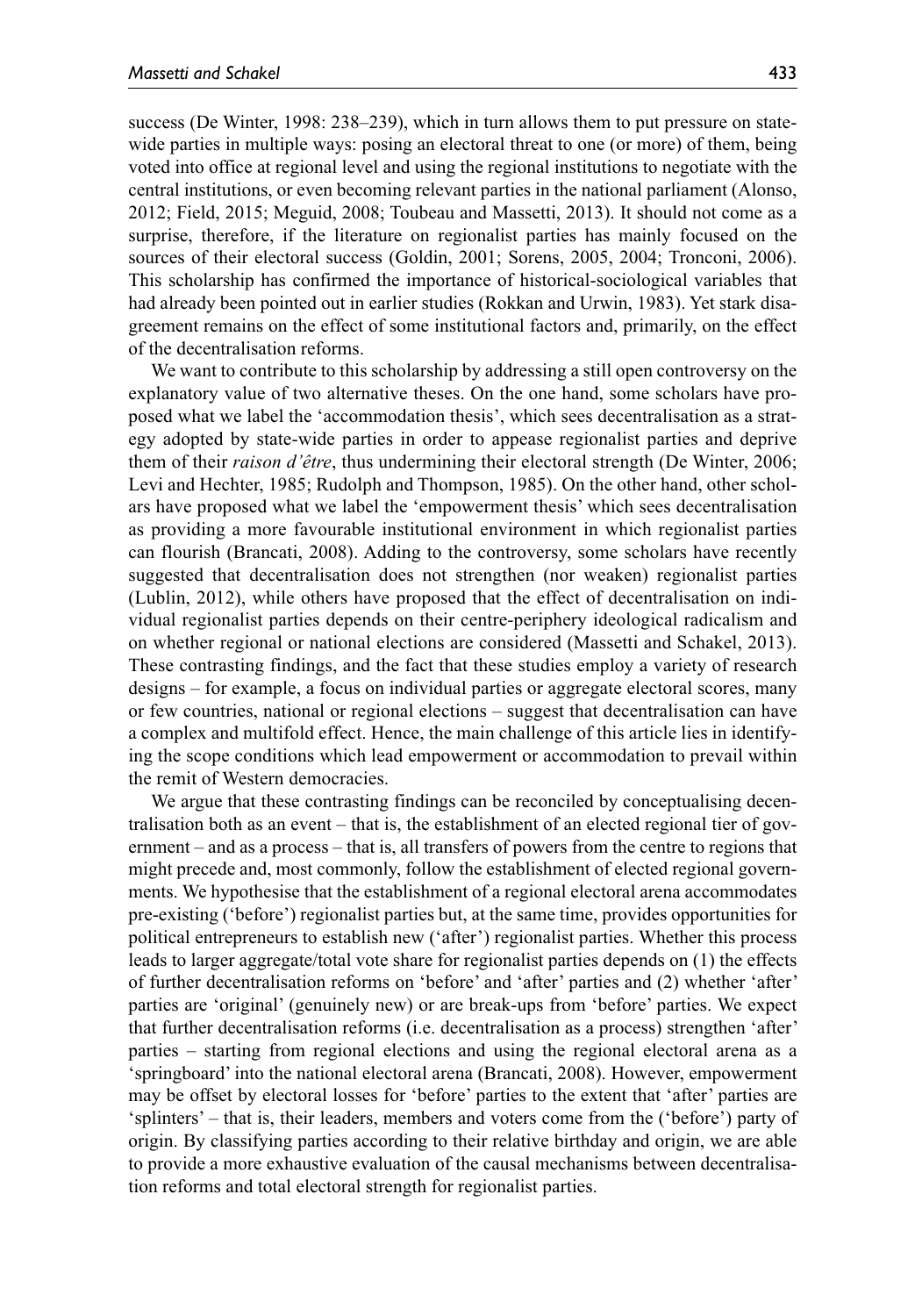Our study is based on a dataset of 227 regionalist parties across 329 regions and 18 countries. We find that the establishment of regional elections (i.e. decentralisation as an event) has a much bigger impact on the number rather than on the aggregate electoral strength of regionalist parties, with 'before' parties remaining the most successful in electoral terms, especially in national elections. As far as decentralisation reforms (as a process) are concerned, we find that they have no impact on regionalist parties' aggregate electoral strength in national elections, but they have a positive impact on regional elections. When parties are sorted according to their relative birth time and origin, however, we are able to observe how the overall non-impact on national elections actually hides the presence of accommodating and empowering dynamics that prevail on different sub-sets of parties but cancel each other out in the aggregate. Indeed, we find a negative (accommodating) effect on 'before' parties and a positive (empowering) impact on 'after' (both 'original' and 'splinter') parties. Therefore, the unfolding of decentralisation reforms appears to favour a marginal redistribution of votes from old to new regionalist parties, which tend to be (especially 'splinter' ones) more radical in their self-government claims.

The article is organised in the following way. The next section discusses the theoretical and empirical literature on regionalist parties' electoral strength and, in particular, the alternative logics behind the accommodation and empowerment theses. In this section, we outline our expectations concerning the prevailing of one or the other thesis under different conditions. Then, we present the data/methodology and discuss the main findings. The results are then summarised and discussed in the conclusion.

## **Theoretical Framework and Working Hypotheses**

The early scholarship on the sources of regionalist parties' strength adopted an historical-sociological approach, which focused on the importance of cultural markers of identity (e.g. language and religion) and on uneven economic development that made some regions particularly distinct from the rest of the state (Gourevitch, 1979; Lipset and Rokkan, 1967; Rokkan and Urwin, 1983). While this theoretical approach has found extensive substantiation in later, more systematic, empirical research (Fearon and Van Houten, 2002; Goldin, 2001; Sorens, 2005), scholars have also explored the influence of other factors, such as the conditions of the electoral market and state-wide party strategies (Meguid, 2008; Tronconi, 2006); regionalist parties' ideological widening and adaptation (Newman, 1997); agency effects and exogenous incidental events (De Winter et al., 2006; De Winter and Tursan, 1998); international trends and European integration (Jolly, 2015; Meadwell and Martin, 2004); and institutional factors, such as electoral systems (Harmel and Robertson, 1985; Hauss and Rayside, 1978; Lublin, 2014; Montabes-Pereira et al., 2004). However, the literature has dedicated relatively little attention to the effect of decentralisation reforms on regionalist parties' electoral strength. This lacuna can be explained by the fact that decentralisation has been mainly considered as a consequence, rather than a cause, of regionalist parties' electoral success (De Winter, 1998: 237–240). Indeed, in those countries where they are present, regionalist parties are widely considered to be the 'motors' of decentralisation reforms (Alonso, 2012; Toubeau, 2011; Toubeau and Massetti, 2013). Yet, once a specific decentralisation reform has taken place, even if adopted under pressure from regionalist parties, it might still have an independent effect on the subsequent electoral performance of regionalist parties. The question is not trivial, as it bears evident implications on whether decentralisation reforms are an effective instrument to manage/contain the challenges posed by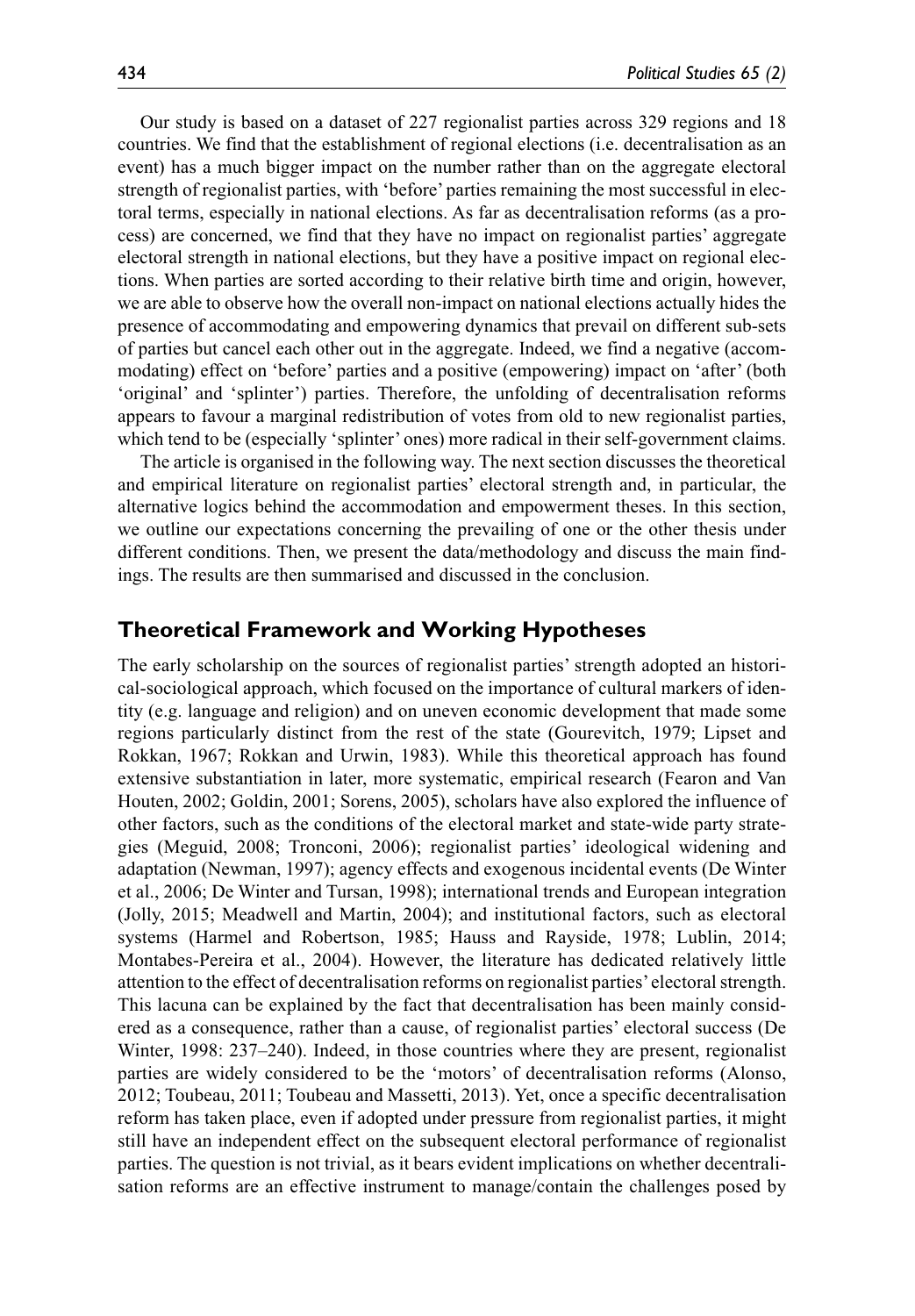regionalist parties to the territorial integrity of states. In addition, it represents an academic puzzle, as scholarly works addressing this question have come to contrasting conclusions.

It is possible to identify two main and opposing theses. On the one hand, some authors theorise a negative impact of decentralisation reforms on regionalist parties' electoral scores, based on the argument that concessions of regional autonomy would deprive regionalist parties of their mission and, therefore, undermine their electoral fate – 'accommodation thesis' (Levi and Hechter, 1985; Rudolph and Thompson, 1985, 1989). This thesis has been mainly proposed through qualitative works based on a few or one case study (De Winter, 2006). On the other hand, other studies have found empirical substantiation for a positive effect – 'empowerment thesis' (Brancati, 2006, 2008). In the latter case, the theoretical argument is twofold. First, the creation of a regional institution is expected to reinforce regional identity as distinct from national identity among the regional electorate, thus representing a strategic advantage for regionalist parties. The second and more emphasised argument is that the creation of a regional tier of elected government opens up new opportunities for regional political actors to emerge and establish themselves at the regional level first. After having strengthened their organisation and having built their electorate at the regional level, they have better chances of doing well in national elections too. Importantly, this 'springboard effect' can also work vice versa, with good results in national elections feeding back into the subsequent regional election, thus triggering a positive cycle (Brancati, 2006: 139).

Unfortunately, Dawn Brancati's (2006, 2008) work did not provide a full investigation of the proposed dynamics because it did not consider regional election results, leaving a certain distance between the main argument underpinning the central hypothesis and the empirical analysis. Brancati (2008) took the number and electoral scores of regional political actors in national elections as a proof of the empowering impact of the establishment of elected regional governments. In contrast, Massetti and Schakel (2013) have provided an analysis which, by looking at both regional and national election results, was able to investigate directly the 'springboard effect'. However, they analysed the effect of decentralisation on individual regionalist parties' electoral scores, rather than on aggregate electoral strength. Moreover, they focused on the analysis of decentralisation as an unfolding process, missing out the (potential) importance of the establishment of regional elections as a specific critical juncture. Finally, the works of Jason Sorens (2005) and David Lublin (2012) appear to point to the emergence of a third position, which sees decentralisation as having no impact on regionalist parties' electoral strength. In spite of a different approach and empirical scope, $<sup>1</sup>$  these studies suggest that the electoral performance of regionalist</sup> parties is primarily affected by sociological, demographic and ideological factors (Sorens, 2005: 318), or by other institutional factors, such as electoral systems and the direct election of a powerful president (Lublin, 2012: 1089), but not by decentralisation.

Our analysis brings together, in an innovative way, the approaches and insights of previous studies, aiming to provide a comprehensive investigation on the impact of decentralisation reforms on regionalist parties' electoral strength. We start by acknowledging that, as proposed by Brancati (2008), the establishment of an elected regional tier of government is the most important decentralisation reform as it can represent a 'critical juncture' on subsequent electoral politics. The established literature, indeed, suggests that this particular reform provides regionalist parties with a series of key advantages, such as competing on an equal basis with state-wide parties in terms of territorial coverage, strengthening their organisation, aiming to catch and retain regional office, as well as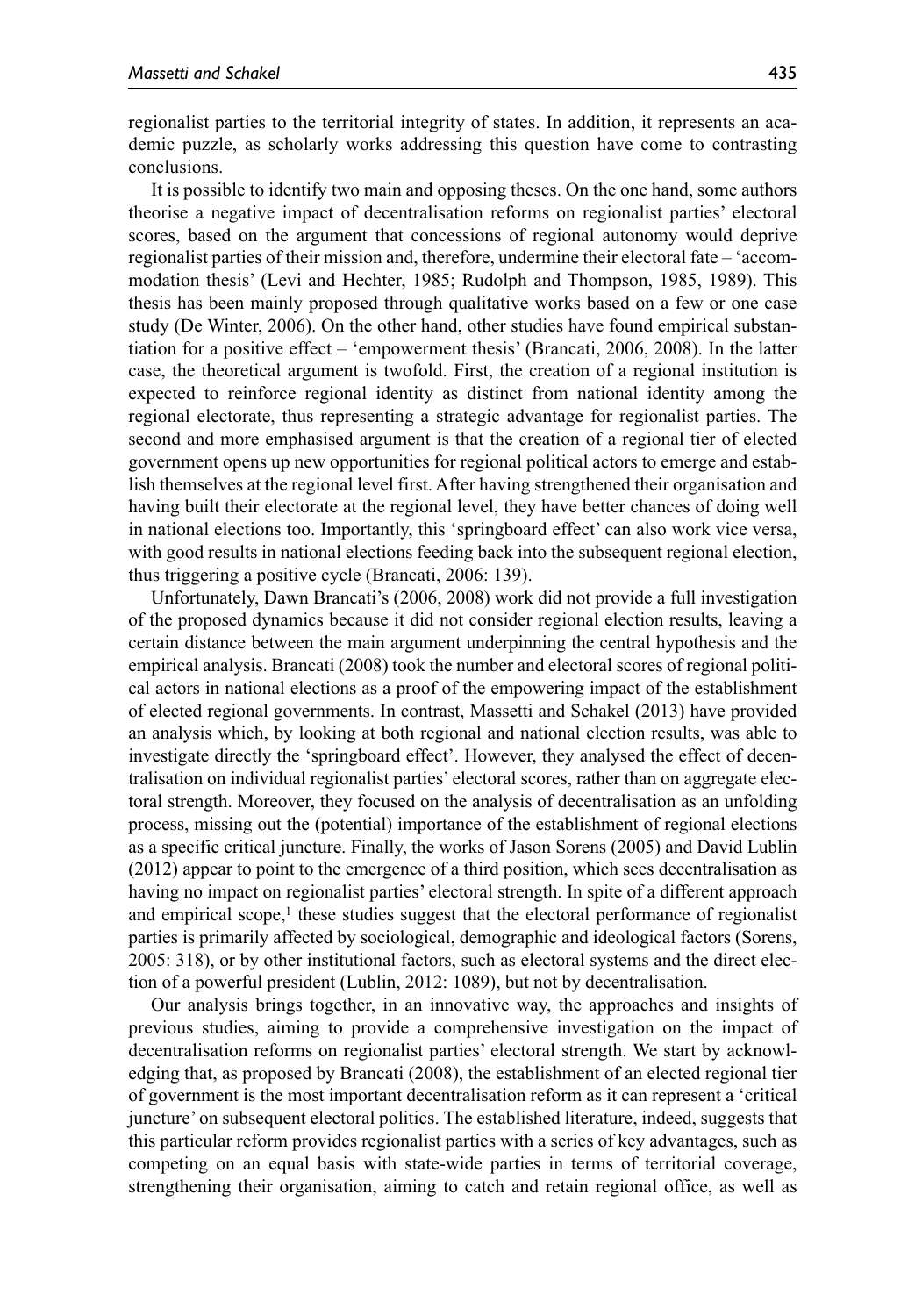using public resources to stabilise their electorate (Alonso, 2008; Elias and Tronconi, 2011; Goldin, 2001; Hough and Jeffery, 2006; Thorlakson, 2009). Indeed, some studies appear to support the 'empowerment thesis' although limited to regional elections (Linera, 2008; Meguid, 2011; Schrijver, 2006).

In order to account for the importance of the establishment of an elected regional tier of government we distinguish, as also pointed out by Lublin (2012), between parties born before the creation of regional elections and parties that were born after. However, we also distinguish between 'original' regionalist parties and 'splinters' from pre-existing regionalist parties. This distinction allows us to assess whether empowerment for after parties results from accommodation for before parties, as the former break away from the latter. At the same time, we recognise that it is important to look at decentralisation as a dynamic component of party competition (Alonso, 2012; Meguid, 2013; Toubeau and Massetti, 2013) and to analyse decentralisation as an on-going process. Finally, we adopt a multi-level perspective, considering regionalist parties' electoral scores in both regional and national elections (Massetti and Schakel, 2013). This choice allows us to provide a more exhaustive evaluation of the impact of decentralisation reforms and, crucially, for an evaluation of the causal mechanisms underlying the 'springboard effect' envisaged by Brancati (2008). Our contribution, therefore, aims to single out when one of the two dynamics ('accommodation' or 'empowerment') tends to prevail at the level of aggregate regionalist party vote share, depending on the *level of election* (national or regional) and on the *type of regionalist party* – whether born before or after the establishment of regional elections and whether they are new regionalist parties or they originated as splinters from pre-existing regionalist parties. Here, we present our working hypotheses based on the theories outlined above and on the most recent findings.

First, we expect that the 'accommodation thesis' applies especially to 'before' parties that have pressed for decentralisation reforms in the first place. In contrast, 'after' parties that were born in an already decentralised state are expected to be more strategically and ideologically equipped to exploit the new institutional setting and avoid being accommodated by the unfolding of further reforms (e.g. they might be more radical on selfgovernment claims). Following previous studies (Massetti and Schakel, 2013), we also expect that the 'accommodation' effect should apply only to national elections because that is where regionalist parties are mainly perceived as single issue (self-government) parties, whereas in regional elections they tend to be evaluated by voters on the basis of their whole programmatic platforms and can even be perceived as parties of (regional) government. Therefore, our first set of hypotheses concerning national elections is the following:

H1. Increases in regional authority are followed by electoral losses for 'before' parties in national elections.

H2. Increases in regional authority are followed by electoral gains for 'after' parties in national elections.

When it comes to regional elections, we expect that all regionalist parties gain from decentralisation reforms. Devolving ever more powers to the regions creates the conditions for the de-nationalisation of politics, with increased levels of differentiation in the relative salience of political issues and their framing across various regions (Thorlakson, 2009). Therefore, parties are pushed to tailor their discourses and policy proposals towards regional electorates. In this respect, regionalist parties have an obvious advantage over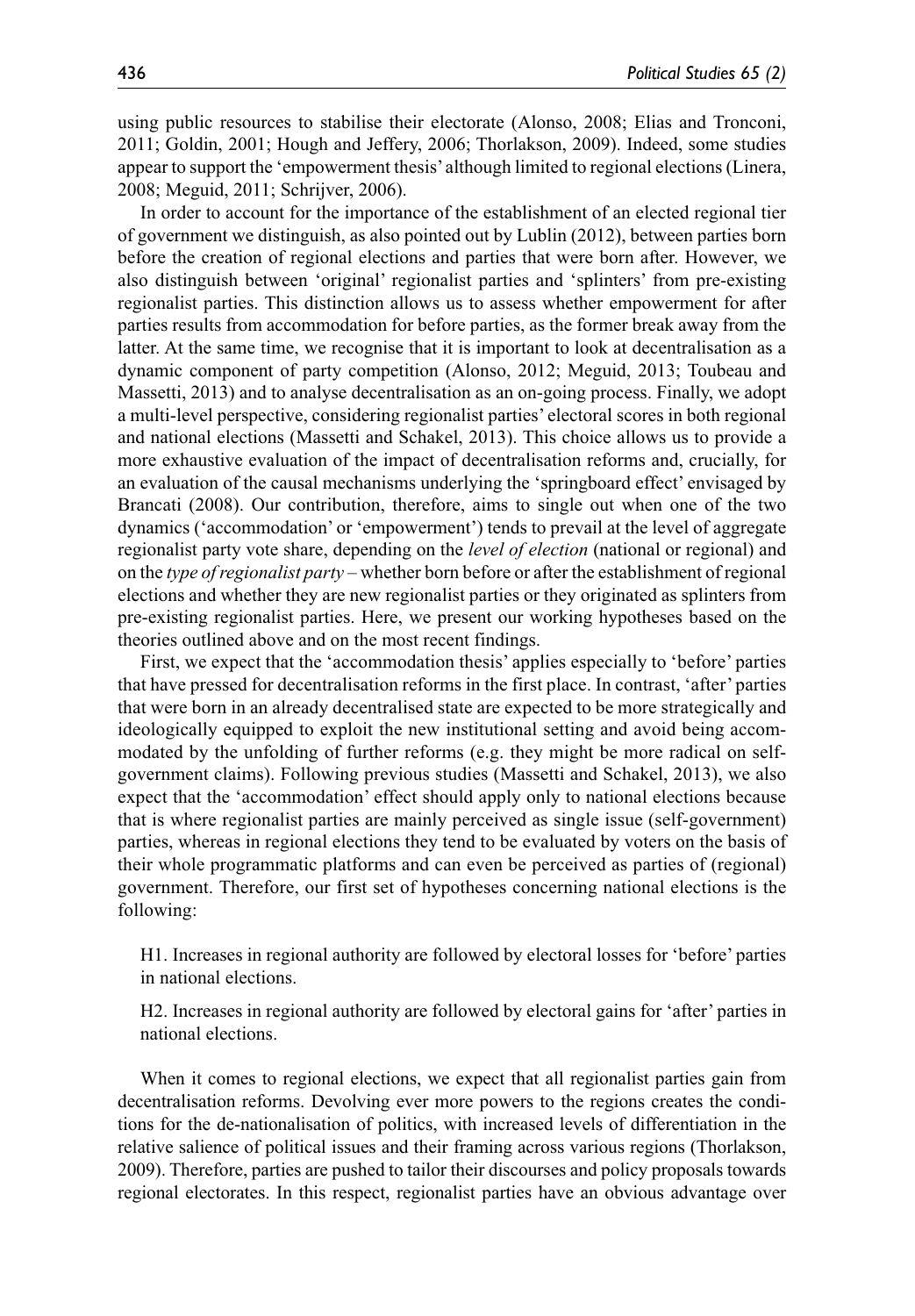regional branches of state-wide parties, as they are not constrained by national leaders and they can present themselves as the true champions of regional interests. In addition, the concession of more regional powers can galvanise the regionalist electorate, thus increasing support for regionalist parties in general (Meguid, 2007). Yet, even at the regional level, 'accommodation' and 'empowerment' dynamics may be at work at the same time as the regional electoral arena provides more 'electoral space' for regionalist parties to emerge, not only as new parties but also as splinters form pre-existing ones. Subsequent unfolding of regional reforms may intensify competition among regionalist parties, which we expect to result in electoral gains for the more radical regionalist parties that claim further decentralisation. To the extent that 'after splinter' parties are radicalisers vis-à-vis the parties from which they originated, we expect 'after splinter' parties to be the main winners from decentralisation reforms in regional elections:

H3. Increases in regional authority are followed by electoral gains for all types of regionalist parties in regional elections.

H4. Increases in regional authority are followed by bigger electoral gains for 'after splinter' parties than for the other categories of parties.

Finally, the way in which regional reforms impact on regionalist parties' performances across the national and regional electoral arena might also depend on the presence and strength of what we label the 'springboard effect', that is, a positive cross-level impact of previous electoral scores on the subsequent ones, which is a central argument within the 'empowerment thesis'. Here, we do not have specific expectations concerning the different types of parties, but in order to assess the 'empowerment' effect properly, we include vote shares obtained in previous regional or national elections in the models presented below.

## **Regionalist Party Dataset: Electoral Strength across Type of Election and Party**

In order to identify regionalist parties, we proceeded in several steps. First, we collected regional vote shares for regional and national elections in 18 West European and Organisation for Economic Co-operation and Development (OECD) countries (Australia, Austria, Belgium, Canada, Denmark, Finland, France, Germany, Greece, Italy, Japan, the Netherlands, Norway, Portugal, Spain, Sweden, Switzerland and the United Kingdom) from 1944 to 2010. Second, we looked at party labels and consulted the literature to identify regionalist parties, that is, those parties whose core mission includes the enhancement/ defence of territorially based (regional) self-government vis-à-vis the state, no matter whether the extent of self-government claimed is minimal (administrative) or maximum (up to secession from the state) (De Winter, 1998). Third, we applied a relevance criterion: we include in our dataset each regionalist party which obtained at least 1% of the vote and/ or one seat in one national or regional election. This has led to the identification of 227 regionalist parties participating in regional and/or national elections in 100 regions in 16 countries. Greece and Japan also have regionalist parties, but they do not reach the 1% or one seat criterion. Supplementary Information S1 lists these parties and the countries and regions where they participate in elections. Supplementary Information S2 details sources and coding. Table 1 provides an interesting 'snapshot' overview.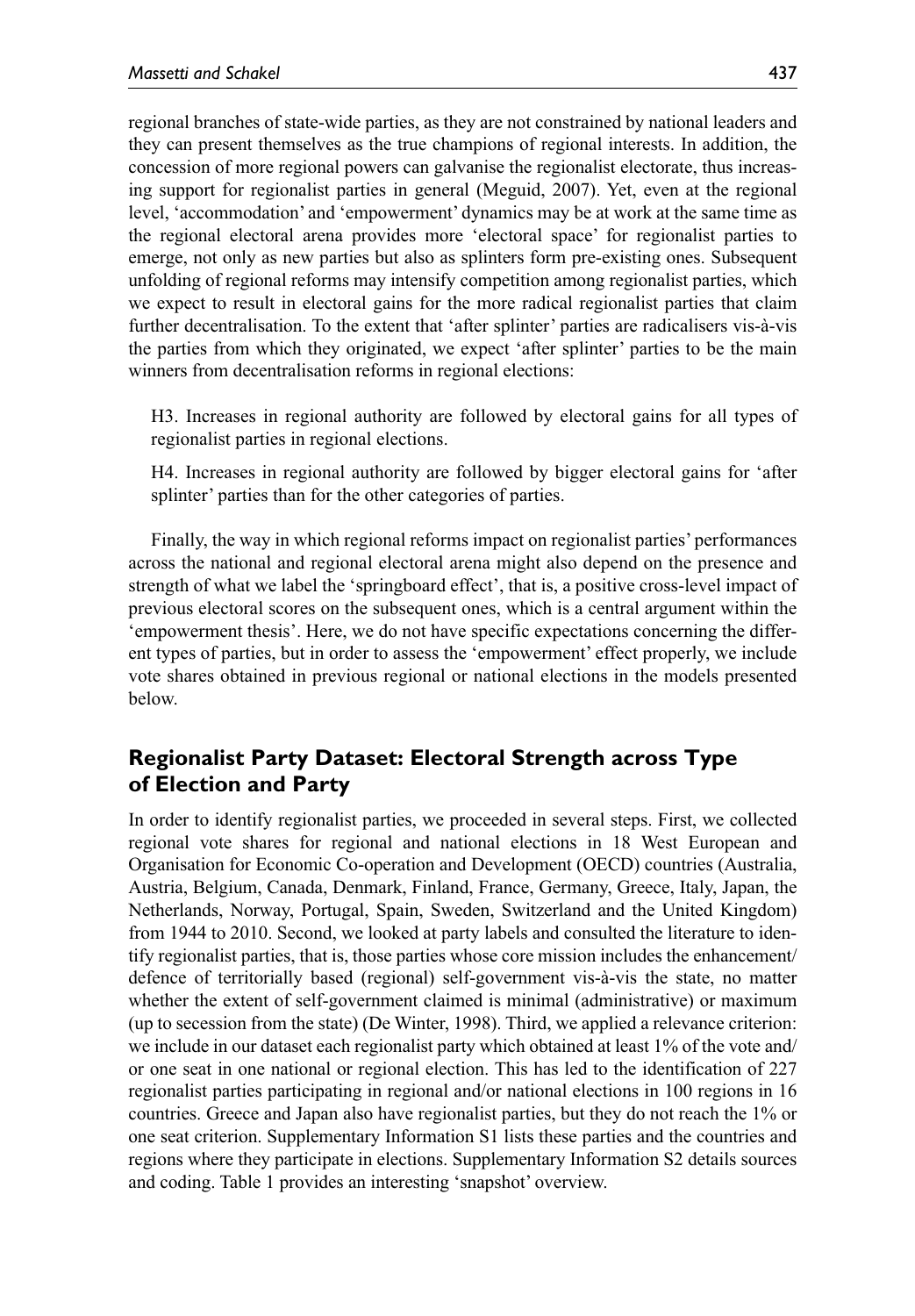| Country         | Regional tier                              | z                       |            | Presence in regions |                          |       | Regional elections |                | National elections |
|-----------------|--------------------------------------------|-------------------------|------------|---------------------|--------------------------|-------|--------------------|----------------|--------------------|
|                 |                                            | Parties                 | Total      | Yes                 | $\frac{1}{2}$            | First | Last               | First          | Last               |
| Australia       | States and territories                     |                         | ∞          |                     |                          | 950   | 2008               |                |                    |
| Austria         | Länder                                     |                         | ᡡ          |                     |                          | 987   | 1994               |                |                    |
| Belgium         | Régions/Gewesten/Gemeenschappen            | 0                       |            |                     | 0                        | 974   | 2009               | 1949           | 2010               |
| Canada          | Provinces and territories                  | 0                       |            |                     | ∾                        | \$4   | 2009               | 984            | 2008               |
| Denmark         | Faroe Islands, Greenland<br>Amter/regions, | ∾                       |            |                     | $\overline{c}$           | 945   | 2009               | 945            | 2007               |
| Finland         | Åland                                      |                         |            |                     | 0                        | 987   | 2007               | 1987           | 1987               |
| France          | Regions                                    | œ                       |            |                     | $\circ$                  | 982   | 2010               | 98             | 2007               |
| Germany         | Länder                                     | 4                       | ≗          | ۰                   | $\circ$                  | 946   | 2010               | 1949           | 2009               |
| Greece          | Nomoi                                      | 0                       | 58         |                     | 58                       |       |                    |                |                    |
| ltaly           | Regioni a statuto ordinario and speciale   | ဒ္ဓ                     | 20         | 20                  | $\circ$                  | 1947  | 2010               | 1946           | 2008               |
| Japan           | Todofuken                                  | 0                       | $\ddot{+}$ |                     | $\overline{4}$           |       |                    |                |                    |
| The Netherlands | Provincies                                 |                         | ≃          |                     | Lŋ                       | 1966  | 2007               |                |                    |
| Norway          | Fylker                                     |                         | ₾          |                     | $\overline{\phantom{0}}$ | 983   | 2007               | <b>1985</b>    | 1989               |
| Portugal        | Acores and Madeira                         |                         |            | $\sim$              | 0                        | 980   | 2004               | 1980           | 2005               |
| Spain           | Comunidades and Ciudades autónomas         | R                       | ≏          | ഗ                   | 4                        | 980   | 2010               | 1977           | 2008               |
| Sweden          | Landstinget                                |                         | 27         |                     | 26                       | 998   | 2002               |                |                    |
| Switzerland     | Cantons                                    |                         | $^{26}$    |                     | $\overline{2}$           | 970   | 2009               | $\overline{5}$ | 2007               |
| United Kingdom  | London, Northern Ireland, Scotland, Wales  | $\frac{\infty}{\infty}$ |            |                     |                          | 945   | 2007               | 1945           | 2010               |
| Total           |                                            | 227                     | 329        | 8                   | 229                      | 944   | 2010               | 945            | 2010               |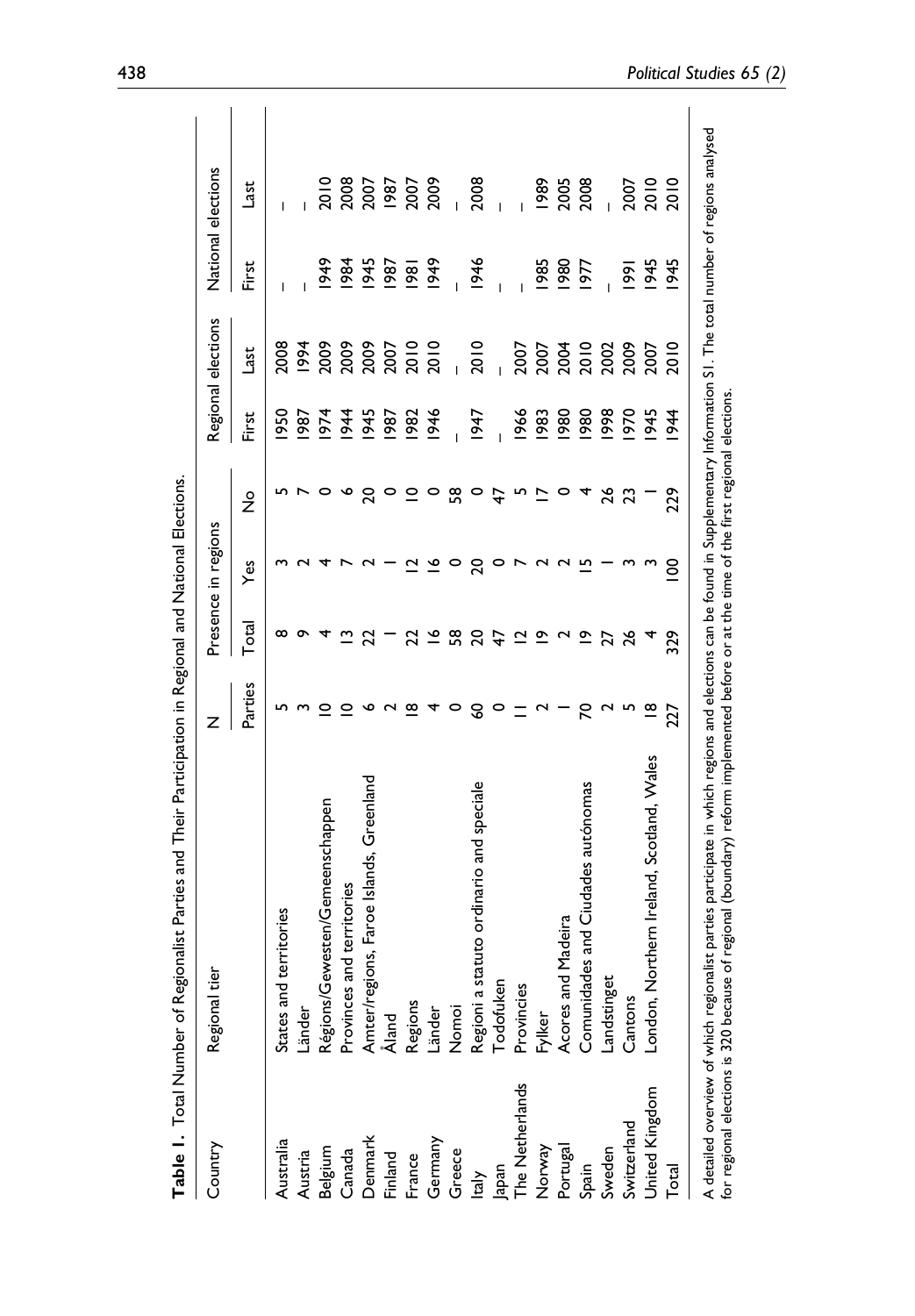



Before=party is established before the introduction of regional elections; after=party is established after the introduction of regional elections; original=party is a newly established regionalist party; splinter=party is a splinter from a pre-existing regionalist party (see Supplementary Information S2).

We analyse regional and national election results in 329 regions, and in 100 of them (about 30%) we may find regionalist parties. It is also interesting to note that the presence of regionalist parties varies hugely across countries especially for regional elections because some countries introduced (direct) regional elections relatively late.2 Our dataset includes region total vote shares for all regionalist parties, including regions where no regionalist party participates and which score zero. The inclusion of 'zero cases' is important because it allows us to assess to what extent a regional electoral arena is an institutional incentive for the establishment of new regionalist parties and how important these are in terms of electoral strength.

As explained in the previous section, in order to explore the causes and processes underlying the impact of regional reforms we propose to differentiate between type of election and party. We distinguish between parties born before ('before') and after ('after') the introduction of regional elections. In addition, within both categories, we further distinguish between parties born as new regionalist parties ('before/after original'), defined as parties whose membership/leadership does not come primarily from a previously existing regionalist party, and splinter parties ('before/after splinter'), defined as parties whose membership/leadership comes primarily from a pre-existing regionalist party (Barnea and Rahat, 2011; Beyens et al., 2015).3 Detail is provided in Supplementary Information S1 and S2.

Figure 1 reports data on the number of parties in each category. The data leave little doubt about the fact that the introduction of regional elections represents a strong institutional incentive for regionalist parties to form. Indeed, out of all regionalist parties included in our dataset, about one-fifth (22%; 51 out of 227) were born before the establishment of regional elections and about four-fifths (78%; 176 out of 227) were born after. 'After original' parties represent a solid majority of cases within the 'after' category (80%; 140 out of 176). 'After splinter' parties, beyond being numerically important (20%; 36 out of 176), are very interesting from a theoretical perspective, as they constitute a sort of hybrid category between 'before' parties – they are off-springs of 'before' parties in terms of members, leaders and (arguably) voters – and 'after original' parties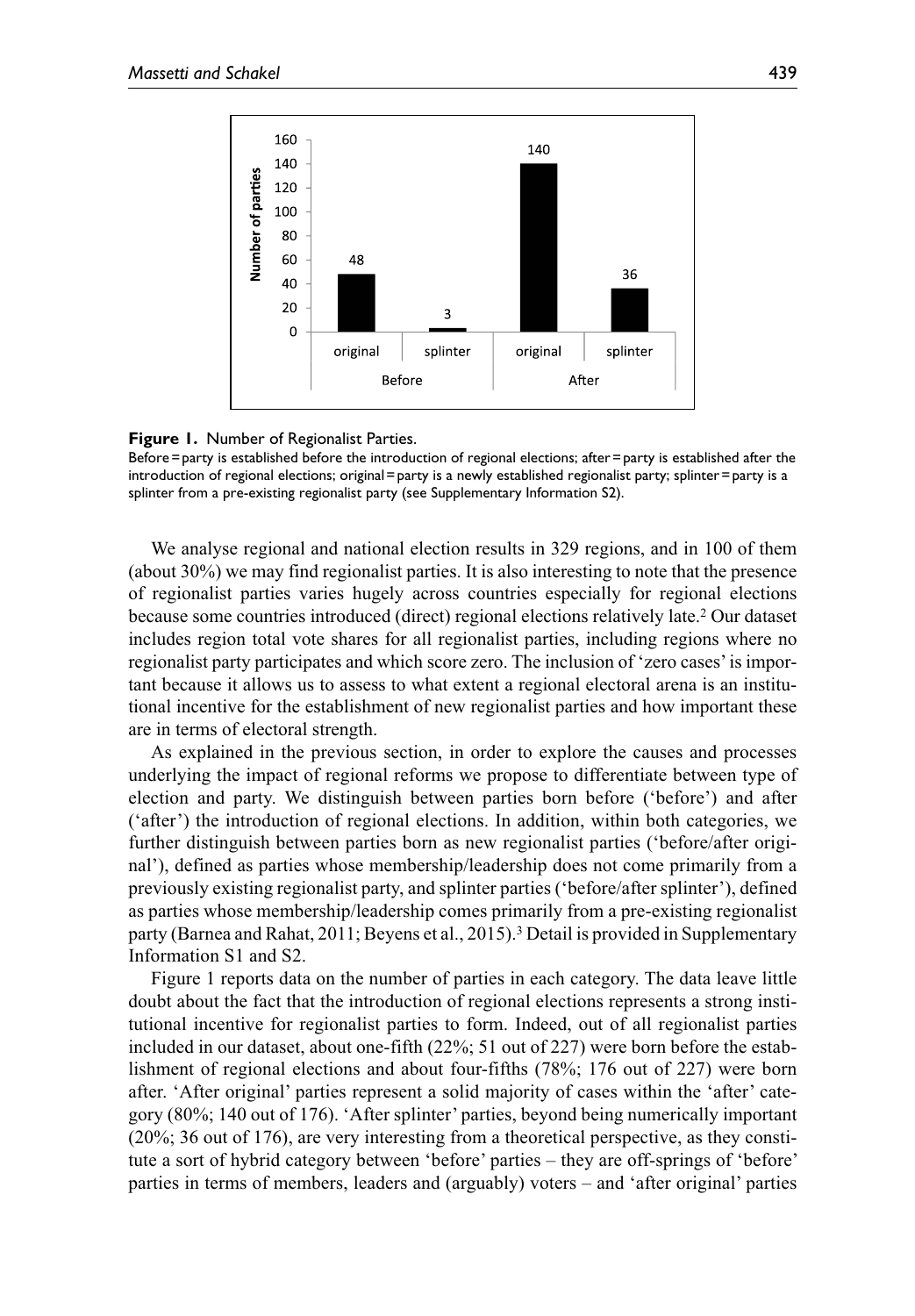

**Figure 2.** Average Electoral Strength of Regionalist Parties (Including Zero Cases). Shown are average total vote shares for regionalist parties in national and regional elections. National election results are disaggregated to the regional level. Total number of observations (region × election years) is 5718 for national elections and 3089 for regional elections. Before=party is established before the introduction of regional elections; after=party is established after the introduction of regional elections; original=party is newly established; splinter=party is a splinter from a pre-existing regionalist party (see Supplementary Information S2).

– they were able to stand as a new regionalist party exploiting the more favourable institutional conditions created with the establishment of a regional elected government. Given that 'after splinter' parties compete in regions where regionalist parties are already present, it is not surprising that two-thirds are radicalisers (67%; 24 out of 36), that is, they adopt a more extreme position on the centre-periphery dimension than the party they originate from (see Supplementary Information S2). The numerical insignificance of the category 'before splinter', as well as the peculiarity of the three cases falling in this class,4 represents a confirmation of the key role played by the presence of regional elections for the proliferation of regionalist parties. Clearly, the absence of a regional electoral arena works as a potent incentive/constraint for regionalist parties to remain united if they want to have better chances of influencing the political and policy process via participation in national elections.

However, the number of parties does not necessarily reflect the electoral strength of the different categories. Once we look at electoral strength (Figure 2), we observe that 'before' parties account for more than two-thirds (1.19% out of 1.67%) of the regionalist average vote in national elections and for a slight majority (1.75 out of 3.05%) of the regionalist vote in regional elections. The combined data of Figures 1 and 2, therefore, lead us to suggest that, in line with the 'empowerment thesis', the establishment of regional elections does produce a proliferation of regionalist parties. The emergence of these new parties appears to account for an increase by nearly 50% (0.48% for 'after' parties vs. 1.19% for 'before' parties) of the total regionalist party vote in national elections and about 80% (1.30% for 'after' parties vs 1.75% for 'before' parties) in regional elections vis-à-vis 'before' parties' total strength. Yet, in line with Lublin's (2012) findings, these data mean that new parties tend to be many but small, while the fewer 'before' parties remain the main regionalist protagonists, especially in national elections. In addition,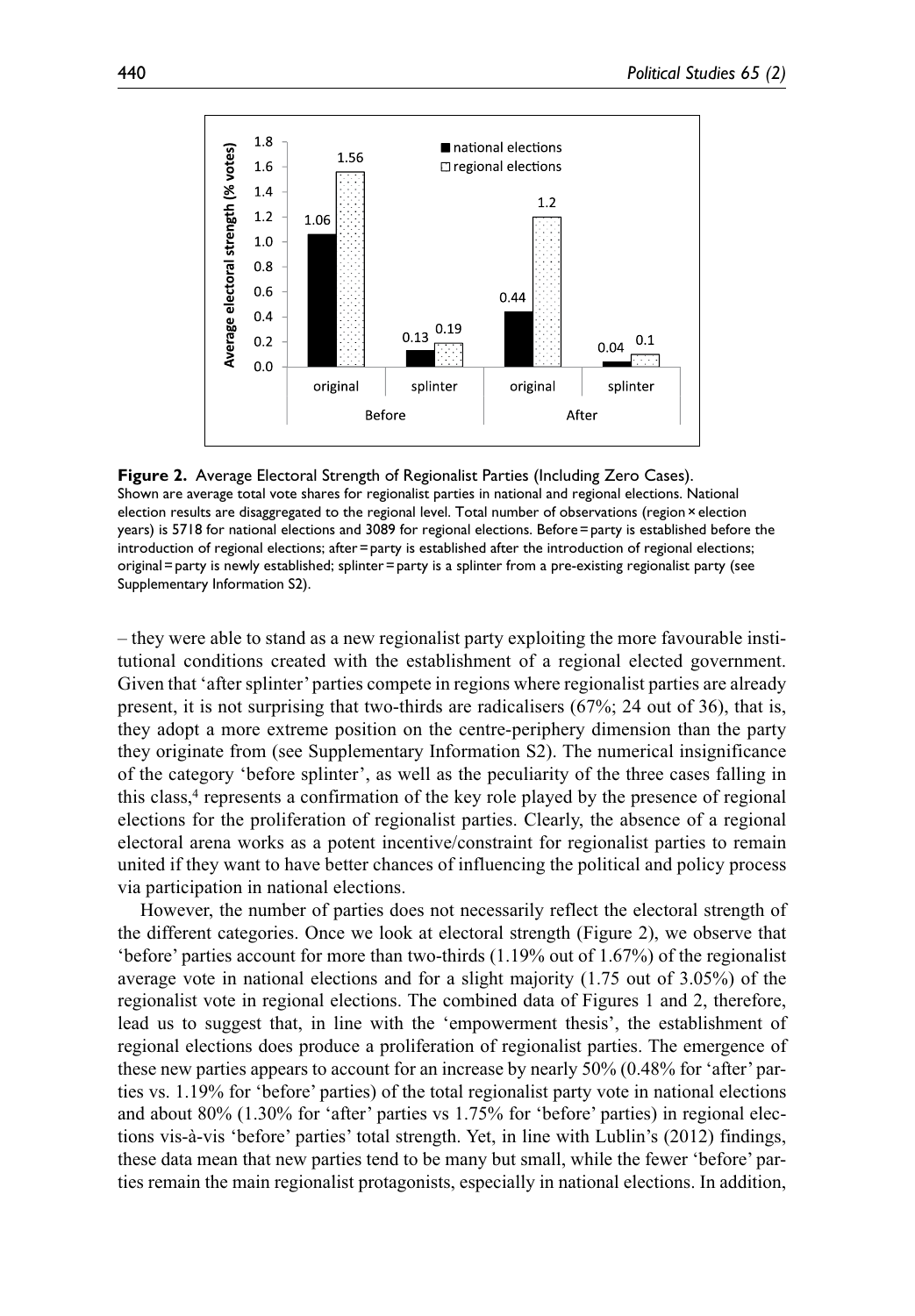the average regionalist party vote share for 'original' parties tends to be about 10 times stronger than for 'splinter' parties.

While the descriptive statistics provide an interesting picture on the effect of decentralisation as a dichotomous variable (presence vs. absence of regional elections), it does not say anything about the effect of regional reform as a process, which might precede the establishment of regional elections and might continue after it. As discussed above, transfers of powers to the regions can be expected to have both beneficial ('empowerment') and detrimental ('accommodation') effects on subsequent regionalist parties' electoral scores. In order to disentangle the (possible) mutually neutralising effects of these two opposite dynamics, we proceed with a more systematic analysis of our data along the lines of the hypotheses presented above.

## **Multivariate Analysis: Assessing the Impact of Regional Reform**

The units of analysis are total regionalist party strength for each region election year. In total, we analyse 5389 *national* election vote shares for 329 regions in 18 countries and we analyse 2765 *regional* election vote shares for 320 regions and 18 countries.5 We take the natural logarithm of the total vote share for regionalist parties (plus 1 because logarithms cannot be taken on zeros) since there are many regions which score zero on total regionalist party strength (Tronconi, 2009). We analyse total regional vote share for four categories of parties, sorted on the basis of when and how they originated (Figure 1). First, we distinguish between parties which are established before and which are founded after the introduction of regional elections. Second, we separate original parties from splinter parties.

To explore the effects of regional reform, we estimate models that include a lagged dependent variable which allows us to focus on change in total vote share. We also hypothesise a 'springboard' effect of a regional electoral arena into the national electoral arena. In a similar way, national election vote shares may 'spill-over' into the regional electoral arena. We assess spill-over effects between electoral arenas by introducing the total regionalist party vote share (vote share plus 1 natural logged) in the previous regional or national election. Being strong in one electoral arena should have positive effects on the electoral scores in the other electoral arena.

Our main independent variable of interest concerns regional authority. Regional authority is indicated by the regional authority index proposed by Marc Hooghe et al. (2010). This measurement distinguishes between self-rule – authority exercised by a regional government over those who live in the region – and shared rule – authority exercised by a regional government or its representatives in the country as a whole. Self-rule includes institutional depth, policy scope, fiscal autonomy and representation, while shared rule encompasses law making, executive control, fiscal control and constitutional reform. Scores vary between 0 and 24 and the regional authority index provides region scores per year. Instead of a level effect, we are mainly interested in a change or reform effect. We introduce a cumulative change index of regional authority index scores which allows us to assess the effects of reform not only in the first election that follows but also in subsequent elections.

Our primary interest concerns the impact of regional reform and we need to control for other important factors affecting (especially cross-sectional) variation in regionalist parties' electoral scores. We control for two main determinants of regionalist party strength: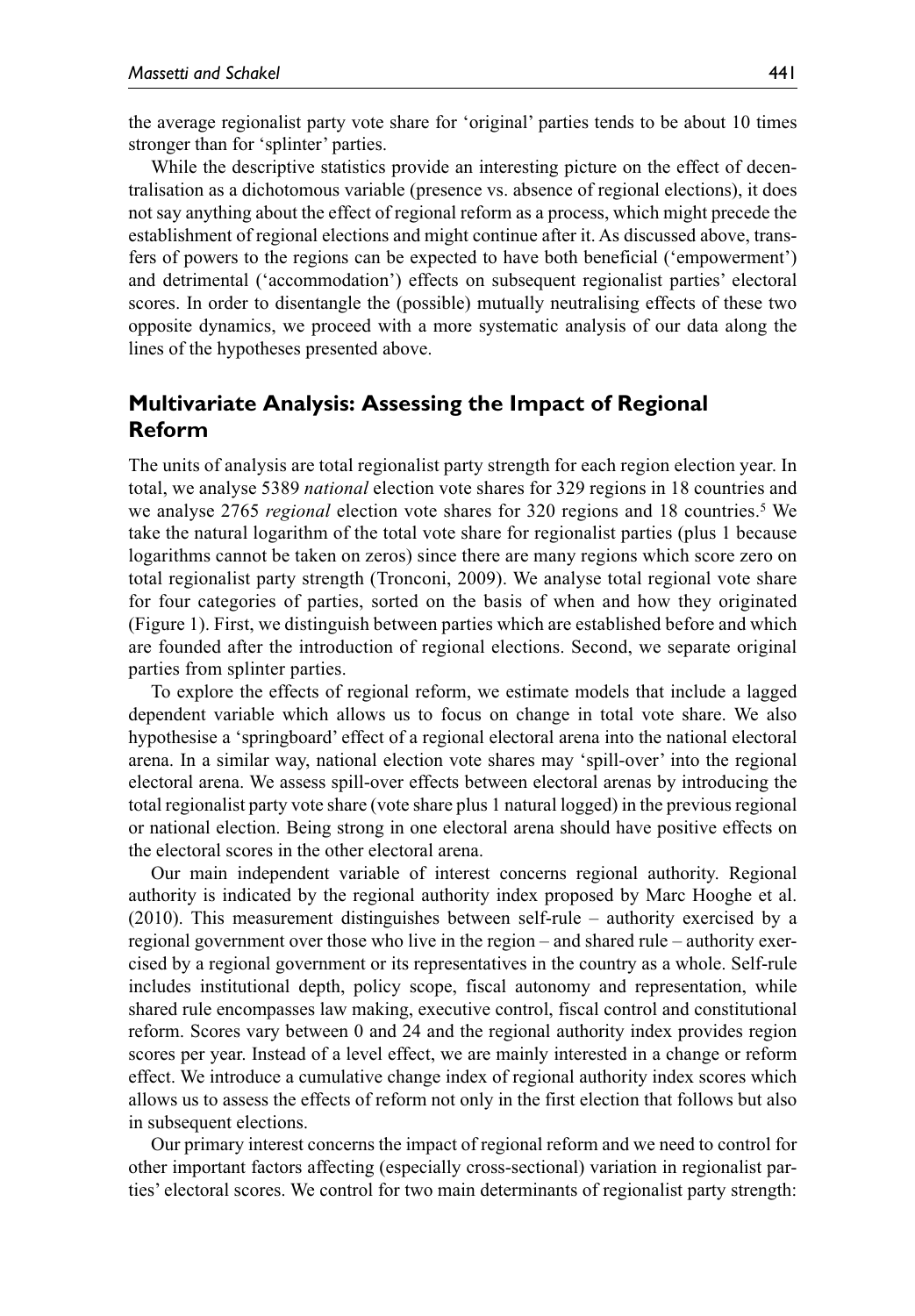territorial cleavages and electoral systems. We control for territorial cleavages with two variables: regions with a distinct language and/or history are measured by a regional language and history dummy (Fitjar, 2010). The language dummy variable scores positive when there is an indigenous regional language that is different from the dominant (plurality) language in the state. The history dummy captures the extent to which the region itself or other states than the current sovereign governed the territory in the past. The index scores positive when the region has not been part of the current state since its formation. Data come from the Encyclopædia Britannica (2010) and Lewis (2009). We expect to observe positive effects for both the regional language and history variables on regionalist party strength (Goldin, 2001; Sorens, 2005; Tronconi, 2006). The effect of the electoral system is indicated by dummy variables. We take proportional electoral systems as the reference category and introduce dummy variables for mixed and majoritarian/ plurality electoral systems. We expect negative effects for mixed and majoritarian/plurality electoral systems on regionalist party strength, especially in national elections (Harmel and Robertson, 1985; Hauss and Rayside, 1978). Supplementary Information S3 provides descriptive statistics on the dependent and independent variables.

The unit of analysis is total regionalist party strength for a particular region election year and the dataset is a typical cross-time-cross-section dataset (Beck and Katz, 1995), whereby party vote shares for elections are clustered within regions and regions are subsequently clustered in countries. A particular concern in panel datasets is to control for dynamics over time. In other words, we need to control for serial correlation over time. Preferably, one uses a fixed-effects model but this has a major drawback in that it focuses on the within-region variance for estimation and disregards the between-region variance (Hsiao, 2003; Woolridge, 2002). As a consequence, it does not allow for the estimation of time-invariant and rarely changing variables. Our main variable of interest, regional reform, is a (relatively) rarely changing variable and our control variables for territorial cleavages and the electoral system are (largely) time invariant. Therefore, we propose to estimate multi-level mixed-effects models which allow us to include time-invariant variables and which allow us to control for the nesting of the data. To test for the robustness of the results, we have estimated various different specifications of the models (fixedeffects, non-logged vote shares and models with 'level' regional authority index scores including a rho coefficient to control for autocorrelation) and the results remain highly robust (detailed results are provided in Supplementary Information S4).

Tables 2 and 3 present the results of five models for total regionalist party strength in, respectively, national and regional elections. The first model in both tables analyses total regionalist party strength as a percentage of the regional vote and we can immediately observe that the effect of regional reform is not statistically significant for national elections, but it is positive and statistically significant for regional elections. We have split up the total vote share into total vote shares for parties which were established before and parties which were established after the introduction of regional elections. What we find is a striking difference: the beta coefficient for regional reform in the model which analyses national election vote share for 'before' parties is negative and statistically significant, whereas in the model for 'after' parties the sign of the beta coefficient of regional reform is positive and statistically significant. In addition, the beta coefficients are similar in magnitude. The effect of regional reform for total regionalist party vote share in national elections seems to be actually produced by two different causal processes which offset each other. Regional reform 'accommodates' parties which were established before the introduction of regional elections, but the decline in vote share is compensated for by the 'empowerment'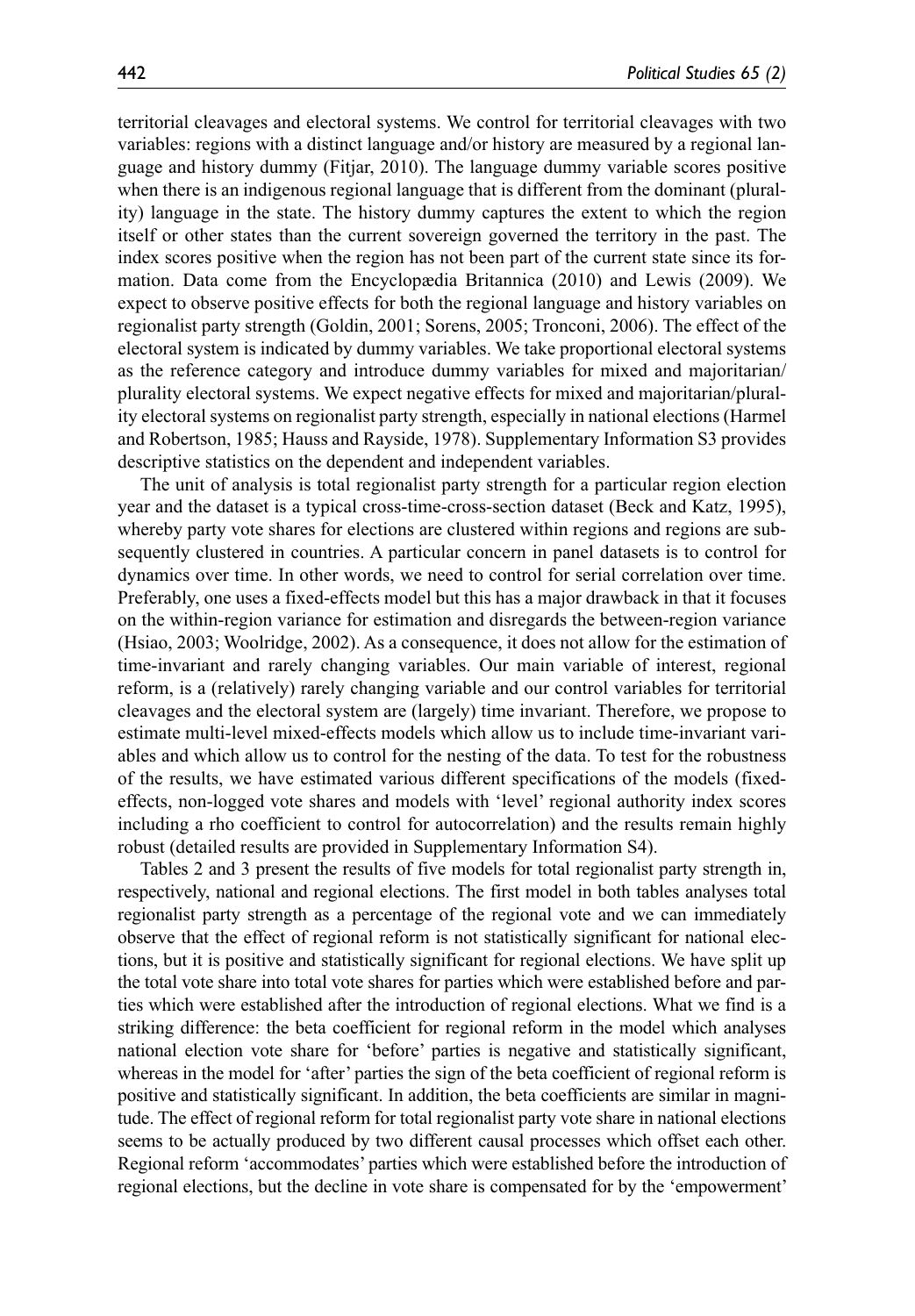|                                       | Total                  | Before regional elections |                        |                                    | After regional elections                    |                                                                                                                  |                       |
|---------------------------------------|------------------------|---------------------------|------------------------|------------------------------------|---------------------------------------------|------------------------------------------------------------------------------------------------------------------|-----------------------|
|                                       |                        | Total                     | Original               | Splinter                           | Total                                       | Original                                                                                                         | Splinter              |
| Regional reform                       | $-0.0010$              | $-0.0026**$               | $-0.0077$              | 0.0005                             | $0.0032**$                                  | $0.0032**$                                                                                                       | $0.0027***$           |
|                                       | (0.0012)               | (0.0004)                  | (0.0008)               | (0.0003)                           | (0.0005)                                    | (0.0009)                                                                                                         | (0.0004)              |
| Vote share previous regional election | $0.1818**$             | $0.0803**$                | $0.1543**$             | 0.1998**                           | $0.0977**$                                  | $0.2474**$                                                                                                       | $0.3608**$            |
|                                       | (0.0093)               | (0.0047)                  | (0.0093)               | (0.0110)                           | (0.0043)                                    | (0.0090)                                                                                                         | (0.0100)              |
| Lagged dependent variable             | $0.6854**$             | $0.5821**$                | $0.7880**$             | $0.7500**$                         | $0.6611*$                                   | $0.6324**$                                                                                                       | $0.4411*$             |
|                                       | (0.0104)               | (0.0109)                  | (0.0093)               | (0.0112)                           | (0.0112)                                    | (0.0013)                                                                                                         | (0.0136)              |
| Majoritarian electoral system         | $-0.0273$              | 0.0212                    | 0.0106                 | 0.0028                             | $-0.0140$                                   | $-0.0109$                                                                                                        | 0.0018                |
|                                       | (0.0340)               | (0.0128)                  | (0.0209)               | (0.0075)                           | (0.0102)                                    | (0.0197)                                                                                                         | (0.0084)              |
| Mixed electoral system                | $-0.0527$<br>(0.0322)  | $0.0236*$                 | (0.0245)               | 0.0004                             | $-0.0326***$                                | $-0.0458$ <sup>*</sup>                                                                                           | 0.0001                |
|                                       |                        | (0.0116)                  | (0.0208)               | (0.00075)                          | (0.0104)                                    | (0.0201)                                                                                                         | (0.0086)              |
| Regional language dummy               | $0.0667**$             | $0.0593**$                | $0.0381**$             | 0.0044                             | 0.0005                                      | $-0.0228$                                                                                                        |                       |
|                                       | $(0.0188)$<br>$0.0319$ | $(0.0116)$<br>$0.0239*$   | $(0.0098)$<br>$0.0126$ | $(0.0038)$<br>$-0.0019$<br>9100.00 | (0.0065)                                    |                                                                                                                  | $-0.0042$<br>(0.0045) |
| Regional history dummy                |                        |                           |                        |                                    |                                             |                                                                                                                  | 0.0003                |
|                                       | (0.0167)               | (0.0104)                  | (0.0089)               |                                    |                                             |                                                                                                                  | (0.0041)              |
| Constant                              |                        | 0.0252<br>(0.0215)        | 0.0348                 | 0.0024                             |                                             |                                                                                                                  | $-0.0009$             |
|                                       | $0.0669$<br>$(0.0350)$ |                           | (0.0217)               | (0.0059)                           | $-0.0014$<br>(0.0058)<br>0.0145*<br>0.0074) | $\begin{array}{l} (0.0123)\\ 0.0129\\ 0.0110\\ 0.0161\\ 0.0161\\ 0.0020^{**}\\ 0.0020^{**}\\ 0.0009)\end{array}$ | (0.0067)              |
| Variance country                      | $0.0173**$             | $0.0072**$                | $0.0068**$             | 0.0004*                            | $0.0005*$                                   |                                                                                                                  | $0.0005*$             |
|                                       | (0.067)                | (0.0028)                  | (0.0027)               | (0.0002)                           | (0.0002)                                    |                                                                                                                  | (0.0002)              |
| Variance region                       | $0.0046**$             | $0.0033***$               | 0.0001                 | 0.0000                             | $0.0003**$                                  | 0.0009                                                                                                           | 0.0000                |
|                                       | (0.0012)               | (0.0006)                  | (0.0005)               | (0.0000)                           | (0.0001)                                    | (0.0005)                                                                                                         | (0.0000)              |
| Variance elections                    | $0.0762**$             | $0.0074**$                | $0.0403**$             | 1.0064**                           | $0.0146**$                                  | $0.0531**$                                                                                                       | $0.0092**$            |
|                                       | (0.0016)               | (0.0002)                  | (0.0009)               | (0.0001)                           | (0.0003)                                    | (0.0011)                                                                                                         | (0.0002)              |
| Log restricted likelihood             | $-850$                 | <b>5201</b>               |                        | 5931                               | 3679                                        | 205                                                                                                              | 4970                  |
| Wald $\chi^2$                         | 13599**                | $6266**$                  | 30429**                | 39435**                            | 9800**                                      | $11658**$                                                                                                        | 7626**                |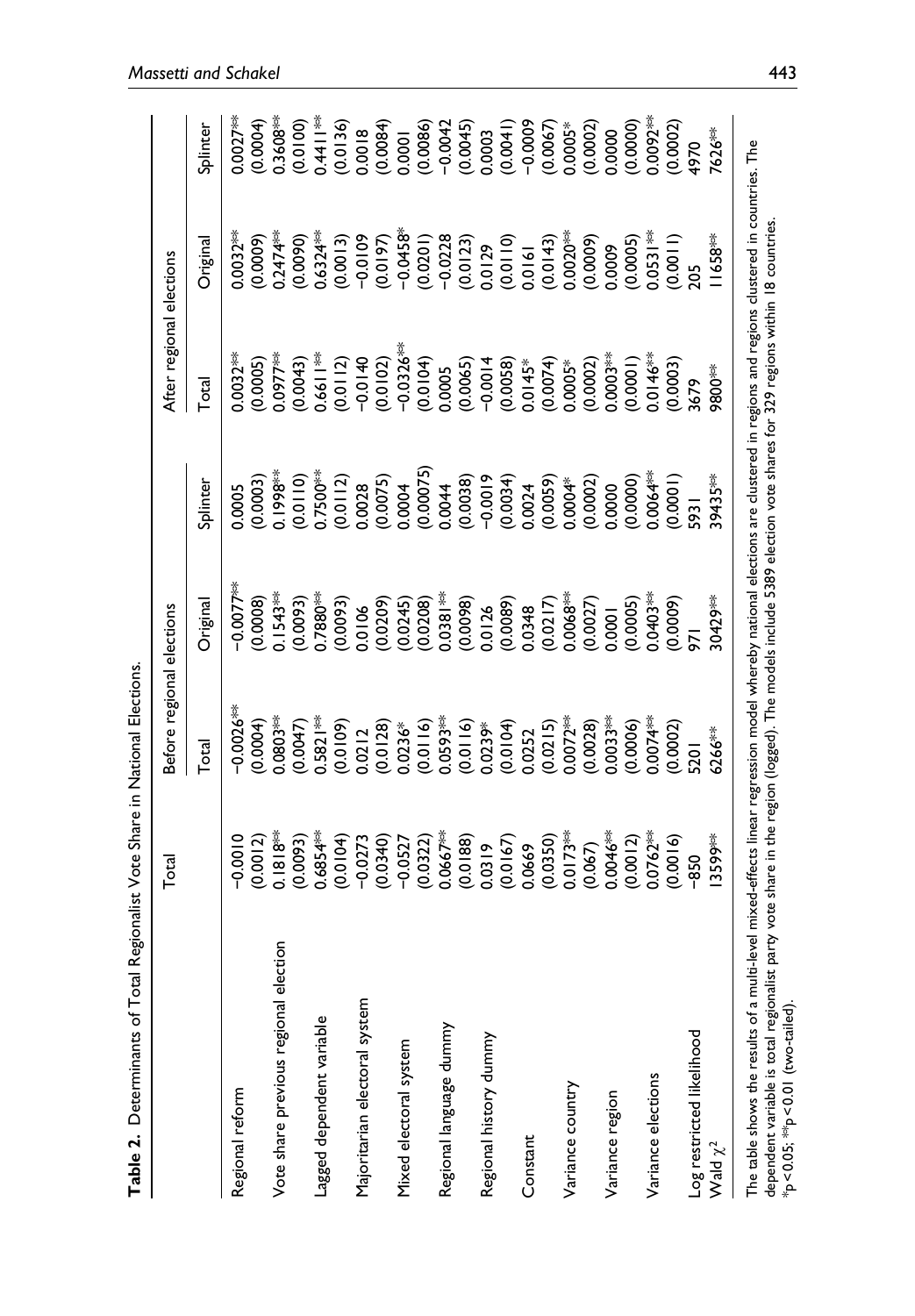| i                                                |
|--------------------------------------------------|
| ֧֪֪֪֦֧֦֪֦֧֦֪֦֟֟֟֟֟֟֟֟֟֝֟֝֝֟֝֝ <b>֟</b><br>١<br>l |
| )<br> 3<br> }<br> }<br>ï                         |
|                                                  |
|                                                  |
| 3                                                |
| ì<br>$\ddot{ }$                                  |
| I<br>i<br>D<br>S                                 |
| $\frac{1}{2}$                                    |

|                                                                                                                                                                                                                                                                                                                                                                                                                        | Total                   |                      | Before regional elections                                                                         |                                                                                       | After regional elections                                           |                                                                         |                        |
|------------------------------------------------------------------------------------------------------------------------------------------------------------------------------------------------------------------------------------------------------------------------------------------------------------------------------------------------------------------------------------------------------------------------|-------------------------|----------------------|---------------------------------------------------------------------------------------------------|---------------------------------------------------------------------------------------|--------------------------------------------------------------------|-------------------------------------------------------------------------|------------------------|
|                                                                                                                                                                                                                                                                                                                                                                                                                        |                         | Total                | Original                                                                                          | Splinter                                                                              | Total                                                              | Original                                                                | Splinter               |
| Regional reform                                                                                                                                                                                                                                                                                                                                                                                                        | $0.0058**$              | 0.0012               | $-0.0000$                                                                                         | $-0.0000$                                                                             | $0.0067***$                                                        | 0.0027                                                                  | $0.0036**$             |
|                                                                                                                                                                                                                                                                                                                                                                                                                        | (0.0017)                | (0.0007)             | (0.0017)                                                                                          | (0.0003)                                                                              | (0.0018)                                                           | (0.0018)                                                                | (0.0010)               |
| $\overline{6}$<br>Vote share previous national electi                                                                                                                                                                                                                                                                                                                                                                  | $0.1291$ <sup>**</sup>  | $0.1390***$          | $0.3551**$                                                                                        | $0.3247**$                                                                            | $0.1380**$                                                         | $0.1830***$                                                             | $0.6108**$             |
|                                                                                                                                                                                                                                                                                                                                                                                                                        | (0.0135)                | (0.0134)             | (0.0139)                                                                                          | (0.0115)                                                                              | (0.0150)                                                           | (0.0152)                                                                | (0.0236)               |
| Lagged dependent variable                                                                                                                                                                                                                                                                                                                                                                                              | $0.8450**$              | $0.8423*$            | $0.5862**$                                                                                        | $0.6582**$                                                                            | $0.8332**$                                                         | $0.8277**$                                                              | $0.2545**$             |
|                                                                                                                                                                                                                                                                                                                                                                                                                        | (0.0125)                | (0.0129)             | (0.0140)                                                                                          | (0.0112)                                                                              | (0.0128)                                                           | (0.0126)                                                                | (0.0196)               |
| Majoritarian electoral system                                                                                                                                                                                                                                                                                                                                                                                          | $-0.0385$               | $-0.0027$            | $-0.0099$                                                                                         | 0.0021                                                                                | $-0.0520$                                                          | $-0.0496$                                                               | $-0.0178$              |
|                                                                                                                                                                                                                                                                                                                                                                                                                        | (0.0285)                | (0.0091)             | (0.0428)                                                                                          | (0.0041)                                                                              | (0.0310)                                                           | (0.0302)                                                                | (0.0177)               |
| Mixed electoral system                                                                                                                                                                                                                                                                                                                                                                                                 | $-0.0429$               | $-0.0104$            | $-0.0069$<br>(0.0284)                                                                             | $-0.0018$<br>(0.0040)                                                                 | $-0.059$ <sup>*</sup>                                              | $-0.0380$                                                               | $-0.0254**$            |
|                                                                                                                                                                                                                                                                                                                                                                                                                        | (0.0221)                | (0.0089)             |                                                                                                   |                                                                                       | $(0.0242$<br>0.1219**<br>(0.0207)                                  | (0.0231)                                                                | (0.0129)               |
| Regional language dummy                                                                                                                                                                                                                                                                                                                                                                                                | $0.0833**$              | 0.0018               |                                                                                                   | 0.0059                                                                                |                                                                    |                                                                         | $0.0506**$             |
|                                                                                                                                                                                                                                                                                                                                                                                                                        | $(0.0193)$<br>0.0031    | (0.0099)             | $\begin{array}{c} 0.0214 \\ (0.0195) \\ 0.0099 \end{array}$                                       | (0.0045)                                                                              |                                                                    |                                                                         | $(0.0155)$<br>0.0443** |
| Regional history dummy                                                                                                                                                                                                                                                                                                                                                                                                 |                         | $-0.0001$            |                                                                                                   |                                                                                       | 0.0181                                                             |                                                                         |                        |
|                                                                                                                                                                                                                                                                                                                                                                                                                        | (0.0182)                | (0.0092)             | $(0.0181)$<br>0.0049                                                                              |                                                                                       |                                                                    |                                                                         | (0.0137)               |
| Constant                                                                                                                                                                                                                                                                                                                                                                                                               | $0.0283*$<br>$(0.0144)$ | 0.0010               |                                                                                                   |                                                                                       |                                                                    |                                                                         |                        |
|                                                                                                                                                                                                                                                                                                                                                                                                                        |                         | $(0.0041)$<br>0.0000 | (0.0202)                                                                                          | $\begin{array}{c} 0.0012 \\ (0.0041) \\ (0.0005) \\ (0.0008) \\ (0.0018) \end{array}$ |                                                                    | $0.1028***\n(0.0189)\n(0.0187)\n(0.0184)\n(0.0184)\n(0.0154)\n(0.0154)$ | (0.0067)               |
| Variance country                                                                                                                                                                                                                                                                                                                                                                                                       | $0.0014**$              |                      |                                                                                                   | 0.0000                                                                                |                                                                    |                                                                         | 0.0000                 |
|                                                                                                                                                                                                                                                                                                                                                                                                                        | (0.0008)                | (0.0000)             |                                                                                                   | (0.0000)                                                                              |                                                                    |                                                                         | (0.0000)               |
| Variance region                                                                                                                                                                                                                                                                                                                                                                                                        | 0.0000                  | 0.0000               |                                                                                                   | 0.0000                                                                                |                                                                    | 0.0000                                                                  | $0.0050***$            |
|                                                                                                                                                                                                                                                                                                                                                                                                                        | (0.0000)                | (0.0000)             | $\begin{array}{c} 0.0039 \ (0.0020) \ 0.0073^{**} \ 0.0015) \ (0.0015) \ 0.0234^{**} \end{array}$ | (0.0000)                                                                              | $(0.0197)$<br>0.0348*<br>0.0153)<br>0.0015<br>0.0009)<br>0.00011** | (0.0000)                                                                | (0.0008)               |
| Variance elections                                                                                                                                                                                                                                                                                                                                                                                                     | $0.082$  **             | $0.0255***$          |                                                                                                   | $0.0052**$                                                                            | $0.0892***$                                                        | $0.0846**$                                                              | $0.0184**$             |
|                                                                                                                                                                                                                                                                                                                                                                                                                        | (0.0022)                | (0.0007)             | (0.0007)                                                                                          | (0.0001)                                                                              | (0.0031)                                                           | (0.0023)                                                                | (0.0005)               |
| Log restricted likelihood                                                                                                                                                                                                                                                                                                                                                                                              | -477                    | $\frac{49}{5}$       | 058                                                                                               | 3344                                                                                  | -607                                                               | $-520$                                                                  | 1422                   |
| Wald $\chi^2$                                                                                                                                                                                                                                                                                                                                                                                                          | 23727**                 | 64021**              | $1780**$                                                                                          | $1223$ <sup>**</sup>                                                                  | 1946**                                                             | $2068**$                                                                | 2586**                 |
| The table shows the results of a multi-level mixed effect linear regression model whereby regional elections are clustered in regions and regions clustered in countries. The<br>dependent variable is total regionalist party vote share in the region (logged). The models include 2765 election vote shares for 320 regions within 18 countries.<br>$k_{\text{p}} < 0.05$ ; $^{4 \text{st}}$ p < 0.01 (two-tailed). |                         |                      |                                                                                                   |                                                                                       |                                                                    |                                                                         |                        |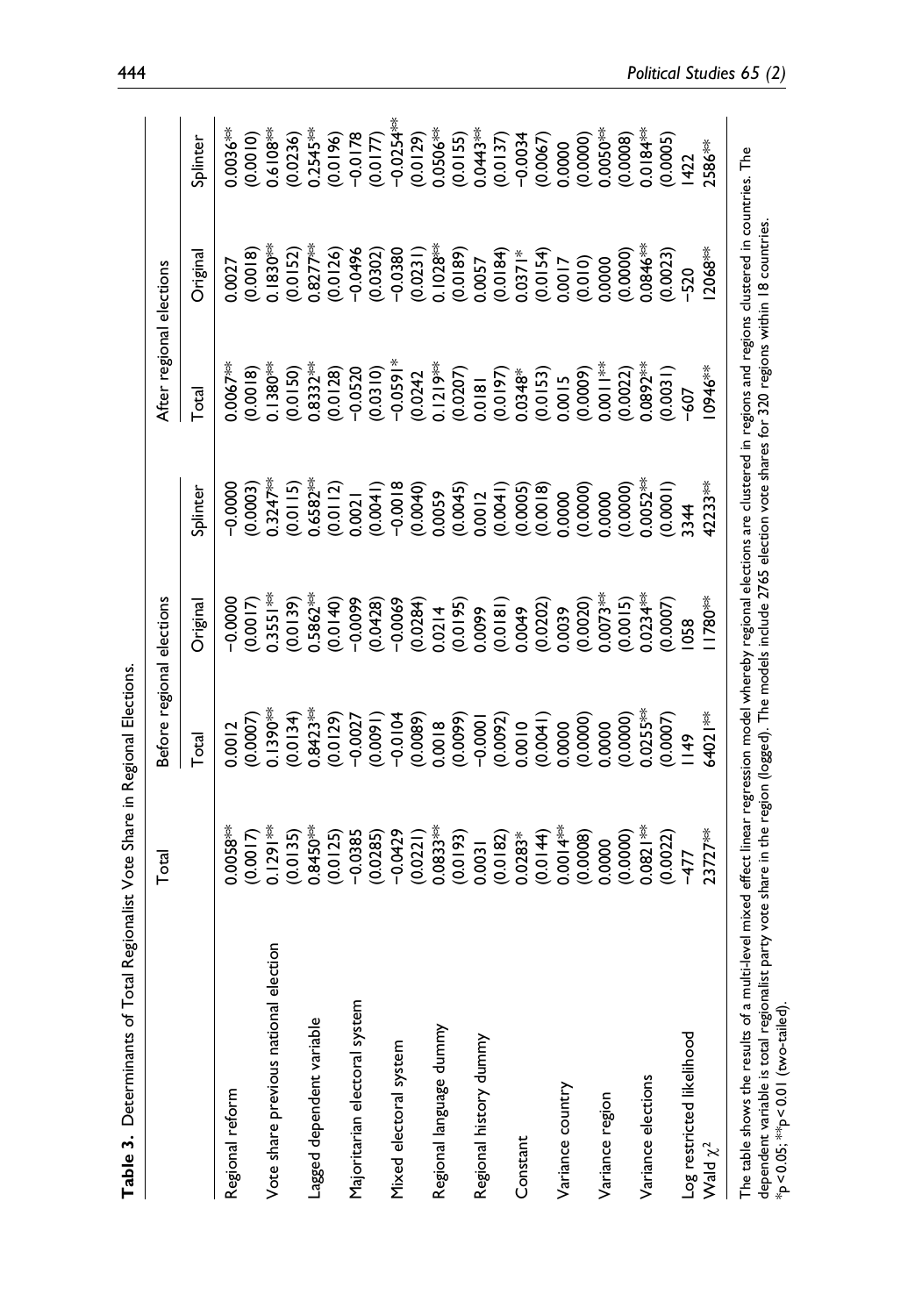of parties which are established after regional elections. In regional elections, regional reform empowers 'after' parties, whereas 'before' parties are not affected by decentralisation.

To gain further insight into the effects of regional reform, we distinguish between 'original' and 'splinter' parties. From the results presented in Table 2, we may observe that there is a relatively strong 'accommodation' effect for 'before original' parties, whereas regional reform seems to have no effect for 'before splinter' parties. The latter finding is not surprising given that two out of three 'before splinter parties' (*Fólkaflokkurin* and *Vlaams Belang*) are radicalisers compared to their respective parties of origin and should, therefore, not suffer the accommodation effect of regional reforms. In any case, due to the extremely small number of parties falling in this category (Figure 1), we prefer to remain prudent about commenting on this particular finding. For the 'after' parties, we observe hardly any differences in the magnitude of the beta coefficients for regional reform between the models analysing vote shares of 'original' and 'splinter' parties. For both types of party, regional reform has a similar 'empowerment' effect.

Turning to the results for regionalist party vote share in regional elections, we find two interesting results (Table 3). There is an overall positive effect of regional reform on total regionalist party vote share in regional elections but, interestingly, regional reform seems to have no impact on 'before' parties, whereas there is a clear 'empowerment' effect for 'after' parties. Within the 'after' parties, the beta coefficient for regional reform is positive but loses statistical significance for 'after original' parties, whereas it retains statistical significance in the model which analyses total vote share for 'after splinter' parties.

To gain insight into the magnitude of the effects of regional reform on regionalist party vote share, we display estimates based on the results presented in Tables 2 and 3 in Figure 3. The vote shares included in the models are logged (natural) which complicates interpretation with regard to the magnitude of the effects of regional reform. The effects will depend on the size of the vote share, and therefore we produce estimates for four different vote shares:  $1\%, 5\%, 10\%$  and  $20\%$ . In Figure 3(a)–(c), we report on the magnitude of the effects of regional reform when cumulative change in regional authority index scores go from zero to their maximum (16 for regional and 21 for national elections), and we report the effects separately for national and regional elections and for three types of party. We do not show the results for 'before' party regional election scores, because there is no effect of regional reform (Table 3).

An empowerment effect of regional reform is underestimated when we do not consider the 'springboard effect' which we measure by the vote shares won in previous regional and national elections. The results presented in Tables 2 and 3 suggest that there is a 'springboard effect' for each type of party, but the magnitude of the beta coefficients varies across party type. In Figure  $3(d)$ –(f), we estimate again the effect of regional reform on regionalist party vote shares but now we include the impact of the 'springboard effect' as well.

Figure 3(a) shows the estimates for 'before' party vote shares in national elections. Among the types of parties, it appears that 'before original' party vote share declines most sharply when change in regional authority goes from 0 to 21 points. The magnitude of loss depends on the initial size of the total vote share. The loss is  $3.14\%$  when we start from 20% and the decline is 0.30% when regionalist parties manage to win 1% of the vote share. These losses reflect relative declines of, respectively, 16% and 30%. A 'springboard effect' mitigates the 'accommodative' effect of regional reform but it is not strong enough to offset it. Regional reform has practically zero effects on the regional electoral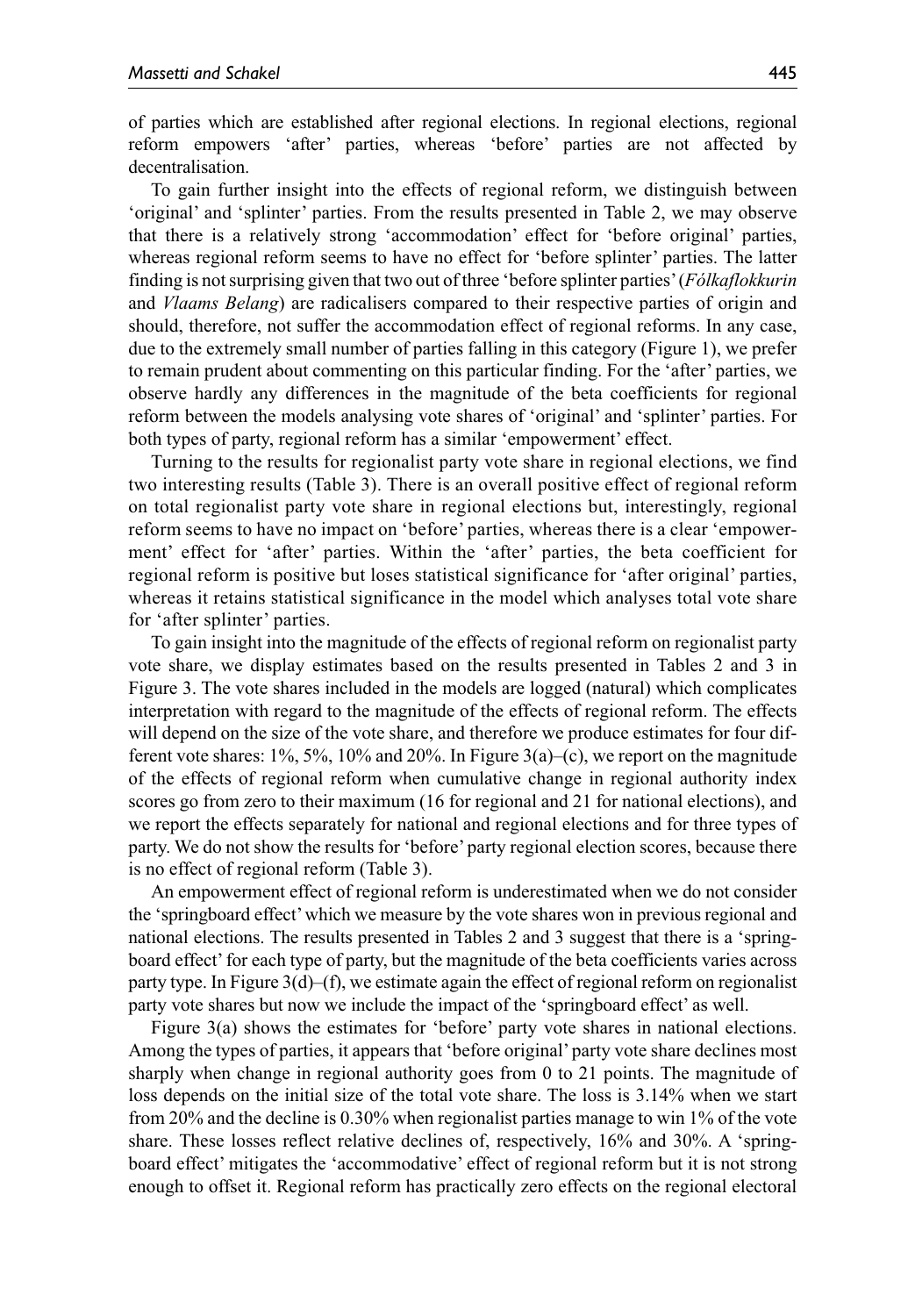

**Figure 3.** The Effects of Regional Reform without the Springboard Effect (a)–(c) and with the Springboard Effect (d)–(f). (a) and (d) National Election: Before Parties, (b) and (e) National Election: After Parties and (c) and (f) Regional Election: After Parties. Shown are the effects of cumulative change in regional authority index scores on total regionalist party strength in national and regional elections for type of party according to origin: established before/after regional elections; splinter from an existing party or original. (a)–(c) includes the effects of a springboard effect in addition to the effects of regional reform. Estimates are based on the results of the models presented in Tables 2 and 3. The results for before parties in regional elections are not shown, because the effects of regional reform are not statistically significant for any type of party.

- All parties;  $\qquad - -$  original parties; surfacently splinter parties.

Before=party is established before the introduction of regional elections; after=party is established after the introduction of regional elections; original=party is newly established; splinter=party is a splinter from a pre-existing regionalist party.

scores for 'before' parties (Table 3) and this translates into a minor decline in the magnitude of the loss up to 0.59% depending on the initial vote share (Figure 3(d)).

Regional reform has an 'empowerment' effect for 'after' parties, both for 'original' and 'splinter' parties as well as in both regional and national elections (Tables 2 and 3). However, when we incorporate a 'springboard effect', we observe that regional reform seems to have an impact especially on 'after splinter' parties. When change in regional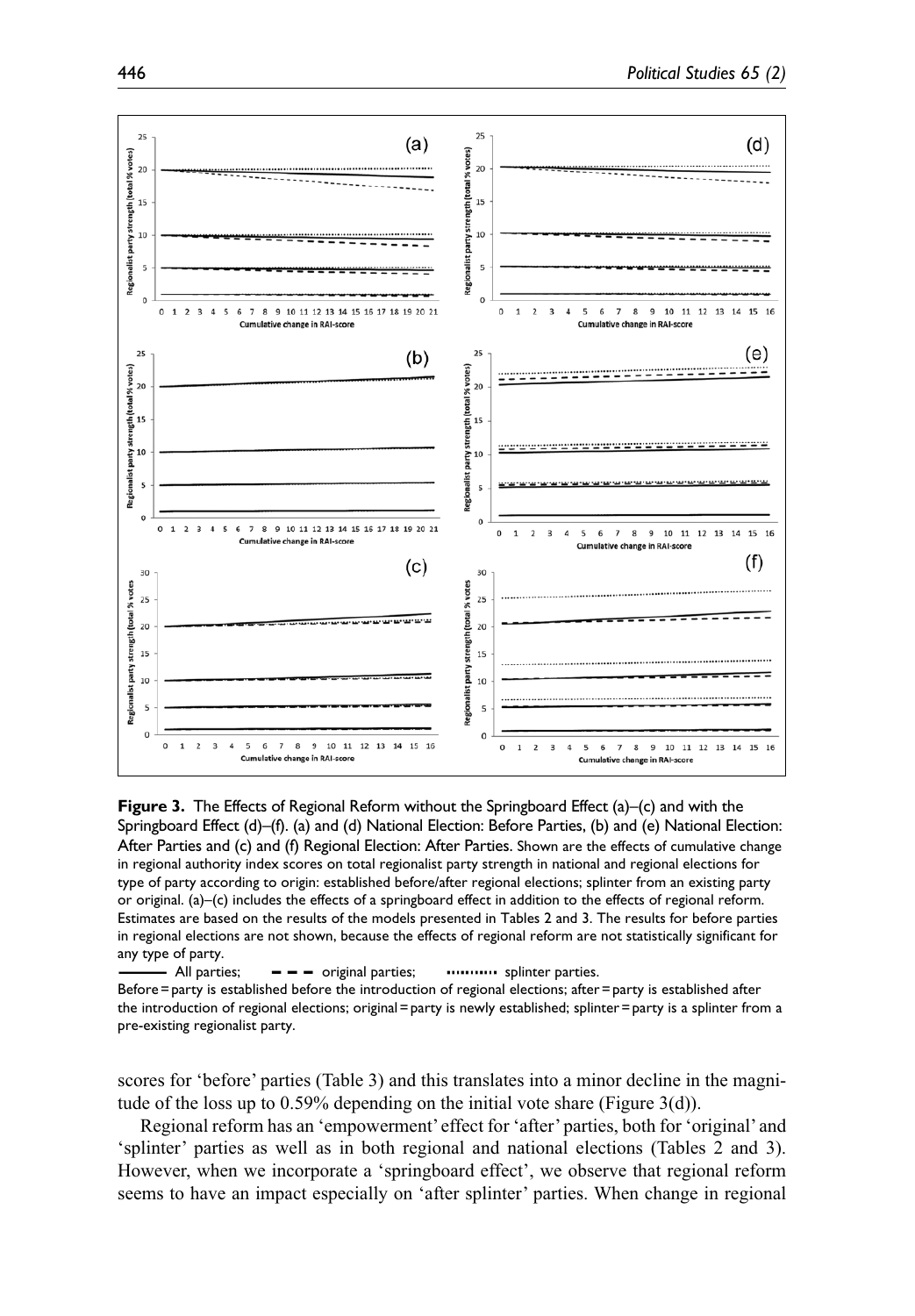authority goes from 0 to 21 points, vote shares may increase up to 1.46% in national elections and up to 1.65% in regional elections which is equal to relative increases of, respectively, 7.3% and 8.3% (Figure 3(b) and (c)). A 'springboard effect' reinvigorates the 'empowerment effect' of regional reform and regionalist party vote share may increase with an additional 2.03% and 5.46% in, respectively, national and regional elections (Figure 3(e) and  $(f)$ ).

## **Discussion**

The aim of this article was to investigate the impact of decentralisation reforms on regionalist parties' number and, more importantly, total electoral strength. In particular, we wanted to test the explanatory value of two competing theses: the accommodation versus the empowerment one. We first investigated the impact of decentralisation as a single and, putatively, crucial event, that is, the creation of an elected regional government. Our findings appear to support Brancati's (2006, 2008) 'empowerment thesis' since the number of regionalist parties increases dramatically (more than three times) and the average total regionalist party strength in national elections also increases. In addition, the new ('after') parties account for nearly half of total regionalist party strength in the regional elections that follow the crucial reform. Therefore, we can definitely conclude that the introduction of regional elections represents a sort of 'institutional critical juncture' which enables ('empowers') regionalist political entrepreneurs to succeed in creating new parties or to diversify the political offer by splitting pre-existing regionalist parties.

However, at an aggregate level, our data show that, rather than 'empowerment' of the regionalist phenomenon/threat, it would be more appropriate to talk about 'proliferation' and 'diffusion'. Proliferation, especially due to regionalist party splits, tends to occur in regions with a long tradition of political regionalism, such as the Basque country, South Tyrol, Faroe Islands, Corsica and Sardinia (see Supplementary Information S1). In contrast, the process of diffusion consists of the birth of new regionalist parties in regions with a relatively weak (or absent) tradition of political regionalism, such as Cantabria, Rioja, Lombardy, Aquitaine, Groningen and Skåne (see Supplementary Information S1). In time, some of these regions might also go through a process of proliferation, like in the case of Extremadura (see Supplementary Information S1). The diffusion process might also be due to regionalist parties that are in fact multi-regional and/or aim to extend their presence beyond their core region (e.g. the *Partit Occitan* in France, the Western Canada Concept, the *Partij voor het Noorden* in the Netherlands and the *Lega Nord* in Italy). The most important point, however, is that after the establishment of regional elections, political regionalism tends to grow much more in terms of number of parties and number of regions affected than in terms of electoral strength. This means that, on average, the 'after' parties are rather small, while the old ('before') parties remain largely the most successful, especially in national elections. This conclusion is largely in line with Lublin's (2012, 2014) findings, which critically revisit Brancati's (2006, 2008) thesis.

Decentralisation reforms are not, however, a single event but, rather, an on-going process. Our analysis shows that the impact of incremental reforms is rather complex. As far as national elections are concerned, our findings support our general expectation that both accommodative and empowering dynamics are at work, neutralising each other at the total aggregate level. Furthermore, our distinction between 'before' and 'after' parties allows us to delve into how these two dynamics neutralise each other. Our analysis shows that the overall non-impact of regional reform on national election vote shares is the result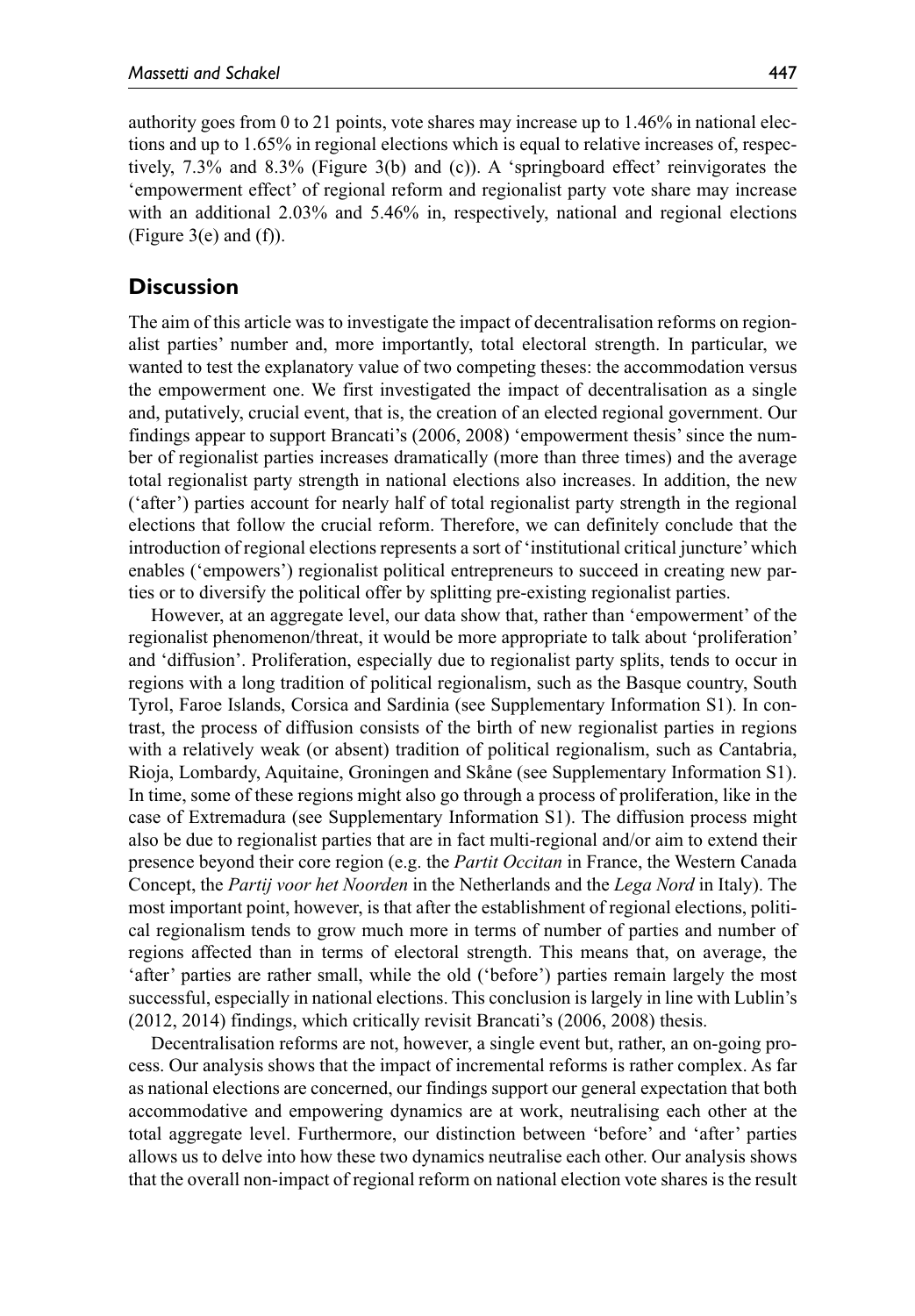of a negative effect on 'before' parties and a positive effect on 'after' parties (both original and splinters). This finding means that while decentralisation reforms do have an accommodation effect on the old parties that originally pressed to start the process, they also strengthen the new parties born after the establishment of regional elections. Since new parties, especially splinter parties, tend to be more radical than the old parties, the overall effect in terms of regionalist threat is actually marginally augmented, as the regionalist front remains overall stable in terms of electoral strength but, within it, the new radical parties tend to incrementally grow at the expense of the old more moderate ones. The analysis of regional elections highlights this dynamic even more clearly. Here, we find strong support for the empowerment thesis, because the impact of regional reform leads to a positive vote share change in total regionalist party strength. However, despite being strengthened at the regional level, these regionalist parties do not seem to be able to 'break through' to the national electoral arena. In this respect, one may conclude that by establishing a regional electoral arena, new regionalist parties will arise, but they tend to remain electorally weak and largely contained at the regional level.

#### **Acknowledgements**

Previous versions of this article have been presented at the workshop on 'New Policies of Accommodating Cultural Diversity: Challenges and Opportunities for Multi-level States' (Konstanz, Germany, 2013), the 20th International Conference of Europeanists (Amsterdam, the Netherlands, 2013), the 7th General Conference of the European Consortium of Political Research (Bordeaux, France, 2013) and the 21st International Conference of Europeanists (Washington DC, USA, 2014). We are greatly indebted to many colleagues who have provided valuable feedback – some of them multiple times – which induced us to strengthen our arguments further. We would like to specifically thank Nathalie Behnke, Régis Dandoy, Bettina Petershon, Edina Szöcik, Michaël Tatham, Simon Toubeau and Christina Zuber.

#### **Funding**

Emanuele Massetti would like to thank the ESRC for their financial support through the Postdoctoral Fellowship (PTA-026-27-2119) that originated part of the research upon which this article is based. Arjan Schakel would like to thank the Hanse-Wissenschaftskolleg in Delmenhorst, Germany, for providing financial support as well as being his gracious hosts during his research leave during which he was able to work on this article.

#### **Notes**

- 1 Sorens' analysis investigates, as a control variable, the impact of the level of decentralisation (Sorens, 2005), whereas Lublin's multi-fold analysis is explicitly directed at scrutinising Brancati's (2008, 2009) thesis, thus focusing on the impact of decentralisation as an event (Lublin, 2012, 2014).
- 2 All countries have held national elections since 1945. Australia (states), Austria, Canada (provinces), Faroe Islands in Denmark, Åland in Finland, Germany (Western *Länder*), four special statute regions in Italy, Japan (our data start from 1967), the Netherlands, Switzerland, Sweden (our data start from 1970) and Northern Ireland in the United Kingdom have had directly elected regional assemblies or parliaments since the 1940s. Other countries introduced direct regional elections for a particular region or regional tier later: Australia (Australian Capital Territory since 1989 and Northern Territory since 1965 but our data start from 1974), Canada (Yukon since 1978; Northwest Territories since 1966 but our data start from 1999, and Nunavut since 1999), Belgium (German community since 1974, Brussels since 1989, Flemish and Walloon *régions/gewesten* since 1995), Denmark (*Amter* and Greenland since 1970, regions since 2005), France (Corsica since 1982, the other regions since 1986), Germany (Eastern *Länder* since 1990), Greece (since 1994), Italy (special statute region *Friuli-Venezia Giulia* since 1964, ordinary statute regions since 1970), Norway (since 1975), Portugal (since 1976), Spain (since 1980–1983 depending on the *comunidad autónoma*) and the United Kingdom (Scotland and Wales since 1999 and London since 2000). Source: Dandoy and Schakel (2013) and Massetti and Schakel (2013).
- 3 We were able to determine the origin of 171 out of 227 parties using secondary sources, party documents and party websites (see Supplementary Information S2). The 56 parties for which we could not determine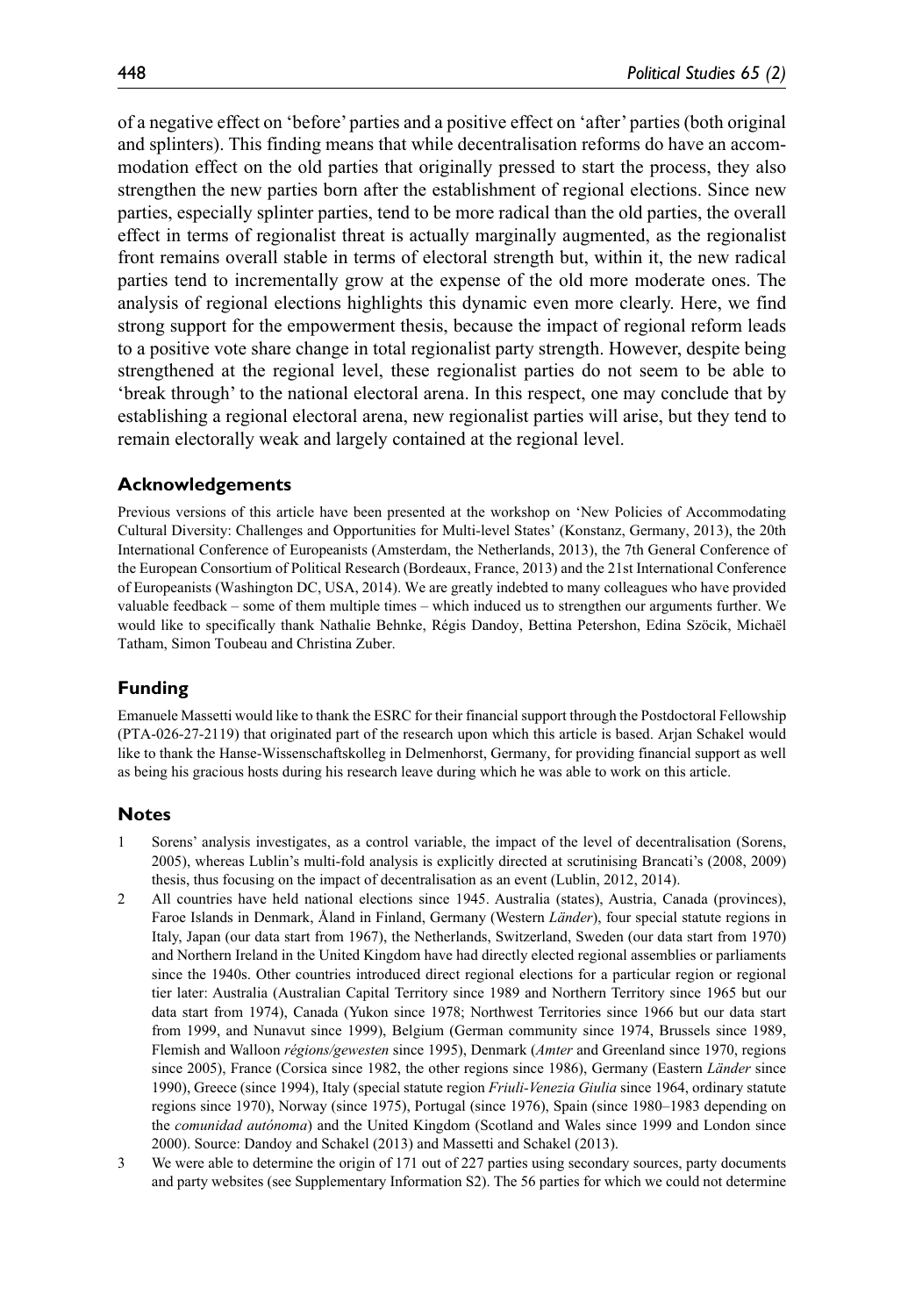their origin and ideology with certainty were all established after the introduction of regional elections and we classify them in the 'after original' category. These parties tend to be very small parties and information on secondary sources is extremely thin or absent. In some cases, internet webpages are not accessible (anymore) and/or party manifestoes could not be obtained.

- 4 The three cases are *Fólkaflokkurin* (FF) in the Faroe Islands (Denmark), the *Vlaams Blok/Belang* (VB) in Flanders and Brussels (Belgium) and the *Unió Valencia* (UV) in the Valencian Community (Spain). The FF was created in 1939 by a split from the Self-government Party (i.e. 6years before the first regional election in the Faroe Islands included in our dataset) in an already regionalised party system. The VB was formed as a splinter from the Volksunie (VU) in 1978, long before the first direct election of the Parliament of the Flemish region (1995) but after the first important decentralisation reform that established the Flemish community (1970) and after the division of the Belgian party system along ethno/linguistic lines. The UV was formed as a splinter from *Union Regional Valenciana* (URV) in 1982, prior to the first regional election (1983) but after the establishment of Spanish regions in the 1978 constitution. It was coded as a 'before' party because it first participated in the 1982 national election (see coding criteria in Supplementary Information S2).
- 5 The total number of regions analysed for regional elections is a bit lower because of regional boundary reforms implemented before or at the time of the first regional elections.

## **Supplementary Information**

Additional supplementary information may be found with the online version of this article.

- 1. Regionalist Parties
- 2. Coding criteria and sources used to classify regionalist parties
- 3. Descriptive statistics
- 4. Robustness analyses

#### **References**

- Alonso S (2008) Enduring Ethnicity: The Political Survival of Incumbent Ethnic Parties in Western Democracies. In: IM. Maravall and I. Sanchez-Cuenca (eds) *Controlling Governments: Voters, Institutions, and Accountability*. Cambridge: Cambridge University Press, pp.82–104.
- Alonso S (2012) *Challenging the State: Devolution and the Battle for Partisan Credibility: A Comparison of Belgium, Italy, Spain and the United Kingdom*. Oxford: Oxford University Press.
- Barnea S and Rahat G (2011) Out with the Old, in with the 'New': What Constitutes a New Party? *Party Politics* 17 (3): 303–320.
- Beck N and Katz J (1995) What to Do (and Not to Do) with Time-Series-Cross-Section Data? *American Political Science Review* 89: 634–647.
- Beyens S, Deschouwer K, van Houten E, et al. (2015) Born Again, or Born Anew: Assessing the Newness of the Belgian Political Party New-Flemish Alliance (N-VA). *Party Politics*. Epub ahead of print 30 August. DOI: 10.1177/1354068815601347.
- Brancati D (2006) Decentralization: Fueling or Dampening the Flames of Ethnic Conflict and Secessionism? *International Organization* 60 (3): 651–685.
- Brancati D (2008) The Origins and Strengths of Regional Parties. *British Journal of Political Science* 38 (1): 135–159.
- Brancati D (2009) *Peace by Design*. New York: Oxford University Press.
- Dandoy R and Schakel A (eds) (2013) *Regional and National Elections in Western Europe.* Basingstoke: Palgrave Macmillan.
- De Winter L (1998) A Comparative Analysis of Electoral, Office and Policy Success of Ethnoregionalist Parties. In: L. De Winter and H. Türsan (eds) *Regionalist Parties in Western Europe*. London: Routledge, pp.204–247.
- De Winter L (2006) In Memoriam the Volksunie 1954–2001: Death by Overdose of Success? In: L. De Winter, M. Gomez-Reino and P. Lynch (eds) *Autonomist Parties in Europe: Identity Politics and the Revival of the Territorial Cleavage*. Vol. II, Barcelona: ICPS, pp.11–46.
- De Winter L and Türsan H (eds) (1998) *Regionalist Parties in Western Europe*. London: Routledge.
- De Winter L, Gomez-Reino M and Lynch P (eds) (2006) *Autonomist Parties in Europe: Identity Politics and the Revival of the Territorial Cleavage*. Barcelona: ICPS.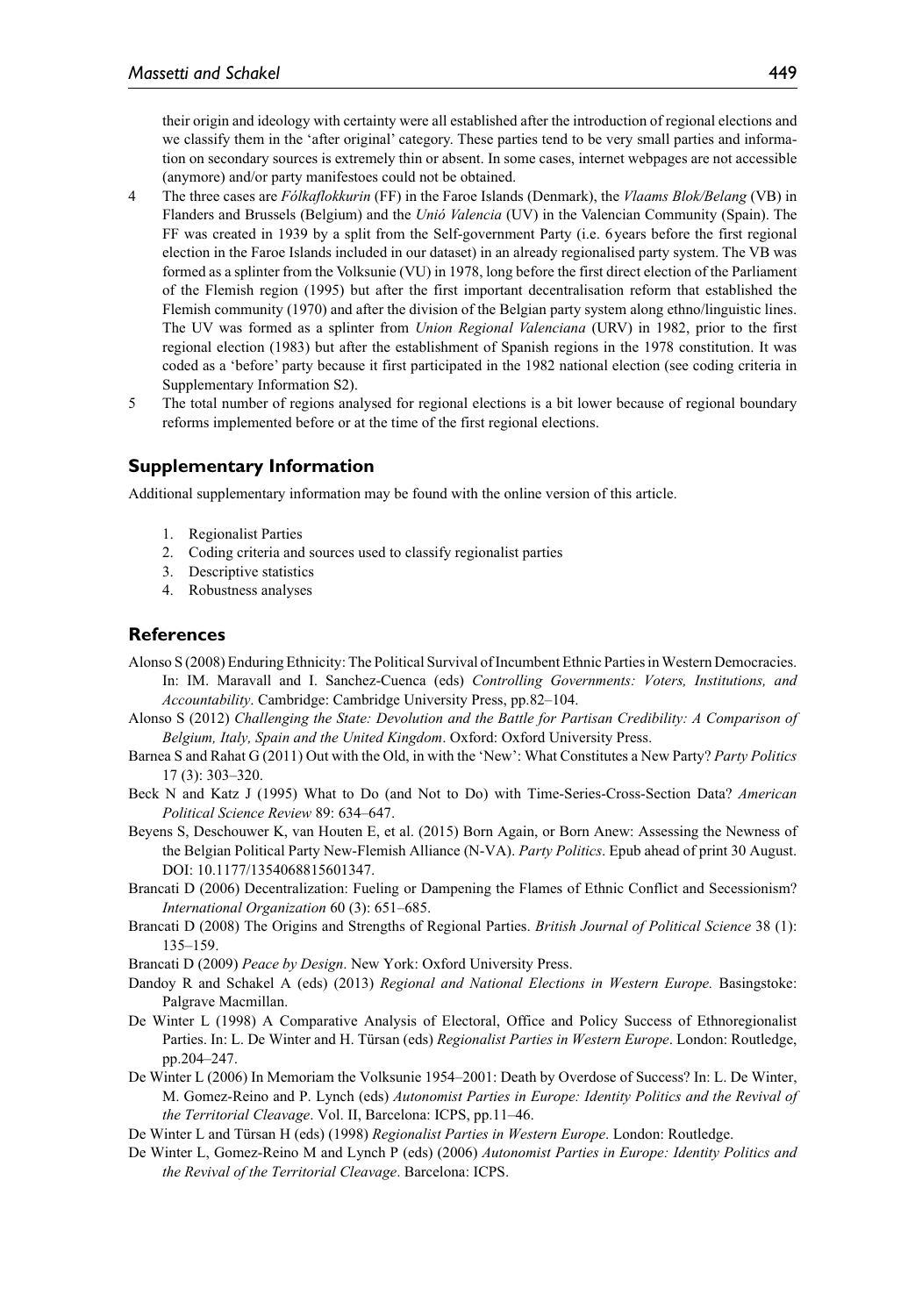- Elias A and Tronconi F (eds) (2011) *From Protest to Power: Autonomist Parties and the Challenges of Representation*. Vienna: Wilhelm Braumuller.
- Encyclopædia Britannica (2010) *Encyclopædia Britannica*. Available at: <http://www.britannica.com>(accessed 28 June 2010).
- Fearon JD and Van Houten P (2002) The Politicization of Cultural and Economic Difference: A Return to the Theory of Regional Autonomy Movements. *Presented at the LiCEP meeting*, Stanford University, *Stanford, CA*, 10–11 May.
- Field B (2015) *Why Minority Governments Work: Multilevel Territorial Politics in Spain*. Basingstoke: Palgrave Macmillan.
- Fitjar RD (2010) *The Rise of Regionalism. Causes of Regional Mobilization in Western Europe*. London: Routledge.
- Goldin JP (2001) The Electoral Fate of Ethnoregionalist Parties in Western Europe: A Boolean Test of Extant Explanations. *Scandinavian Political Studies* 2: 149–170.
- Gourevitch PA (1979) The Re-emergence of 'Peripheral Nationalisms': Some Comparative Speculations on the Distribution of Political Leadership and Economic Growth. *Comparative Studies in Society and History* 21 (3): 303–322.
- Harmel R and Robertson JD (1985) Formation and Success of New Parties. *International Political Science Review* 6: 501–523.
- Hauss C and Rayside D (1978) The Development of New Parties in Western Democracies since 1945. In: L. Maise and J. Cooper (eds) *Political Parties*. London: SAGE Publishing, pp.31–57.
- Hooghe L, Marks G and Schakel AH (2010) *The Rise of Regional Authority: A Comparative Study of 42 Democracies*. London: Routledge.
- Hough D and Jeffery C (eds) (2006) *Devolution and Electoral Politics*. Manchester: Manchester University Press.
- Hsiao C. (2003) *Analysis of Panel Data*. Cambridge: Cambridge University Press.
- Jolly SK (2015) *The European Union and the Rise of Regionalist Parties*. Ann Arbor, MI: University of Michigan Press.
- Levi M and Hechter M (1985) A Rational Choice Approach to the Rise and Decline of Ethnoregional Political Parties. In: A. Tiryakian and R. Rogowski (eds) *New Nationalism of the Developed West*. Boston, MA: Allen & Unwin, pp.128–146.
- Lewis MP (ed.) (2009) *Ethnologue: Languages of the World*, 16th edn. Dallas, TX: SIL International. Available at:<http://www.ethnologue.com/> (accessed 28 June 2010).
- Linera R (2008) Electoral Nationalism? The Swing to Nationalist Parties at Regional Elections: Evidence from Scotland and Catalonia. *Paper Presented at the PSA Territorial Politics Conference*, *Edinburgh*, 10 January.
- Lipset SM and Rokkan S (1967) *Cleavage Structures, Party System and Voter Alignments: An Introduction*. Chicago, IL: The Free Press.
- Lublin D (2012) Dispersing Authority or Deepening Divisions: Decentralization and Ethnoregional Party Success. *Journal of Politics* 74 (4): 1079–1093.
- Lublin D (2014) *Minority Rules: Electoral Systems, Decentralization and Ethnoregional Party Success*. Oxford: Oxford University Press.
- Massetti E and Schakel A (2013) Ideology Matters: Why Decentralization Has a Differentiated Effect on Regionalist Parties' Fortunes in Western Democracies. *European Journal of Political Research* 52 (6): 797–821.
- Meadwell H and Martin P (2004) Economic Integration and the Politics of Independence. *Nations and Nationalism* 2 (1): 67–87.
- Meguid B (2007) Bringing Government Back to the People? The Impact of Political Decentralization on Voter Engagement in Western Europe. Paper Presented at the European Union Studies Association Meeting, Montreal, May 2007.
- Meguid B (2008) *Party Competition between Unequals: Strategies and Electoral Fortunes in Western Europe*. Cambridge: Cambridge University Press.
- Meguid B (2013) Decentralization as National Level Electoral Strategy in Western Europe. Presented at the Conference of Europeanists (CES), Amsterdam, June 2013.
- Montabes-Pereira J, Ortega-Villodres C and Perez-Nieto EG (2004) Sistemi elettorali e voto ai partiti regionalisti in Europa occidentale. *Quaderni dell Osservatorio Elettorale* 51: 53–79.
- Newman S (1997) Ideological Trends among Ethnoregional Parties in Post-Industrial Democracies. *Nationalism & Ethnic Politics* 3 (1): 28–60.